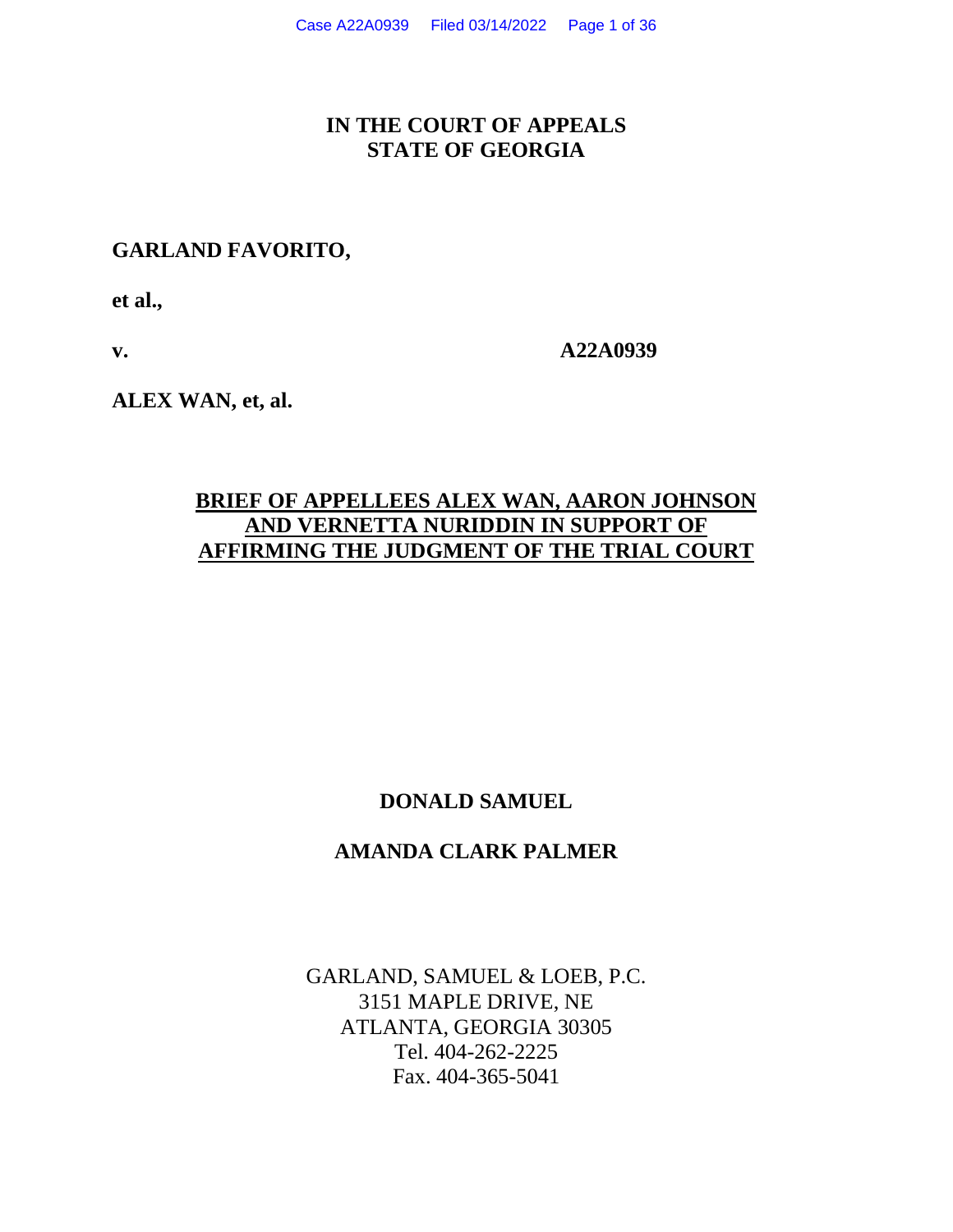#### **PROCEEDINGS BELOW**

This declaratory judgment action was brought by nine Petitioners who claim that their vote in the November 2020 election was diluted because malfeasance on the part of the Respondents and others, resulted in the counting of many counterfeit ballots and double-counting other legitimate ballots.

This is not an election challenge. None of the nine Petitioners was a candidate. Five of the nine Petitioners were not residents of Fulton County and did not vote in Fulton County. In addition to seeking declaratory relief (in essence, a declaration that the November 2020 election results in Fulton County were rigged, or fraudulent), their primary goal is to gain access to the original absentee ballots so they can conduct their own private audit of the election results, relying on their own experts' evaluation of the ballots.

The Superior Court dismissed the lawsuit because the Petitioners lacked standing to assert any of their claims (other than Open Records Act claims that were resolved by the lower court and which are not the subject of this appeal).

This appeal is being brought by seven of the original Petitioners. The other two Petitioners filed a separate Notice of Appeal and that appeal is docketed under Case No. A22A1097. Both appeals raise the exact same issue: Whether the trial court erred in dismissing the lawsuit on the basis that the Petitioners lacked standing. This brief addresses the arguments raised by both sets of Appellants.

1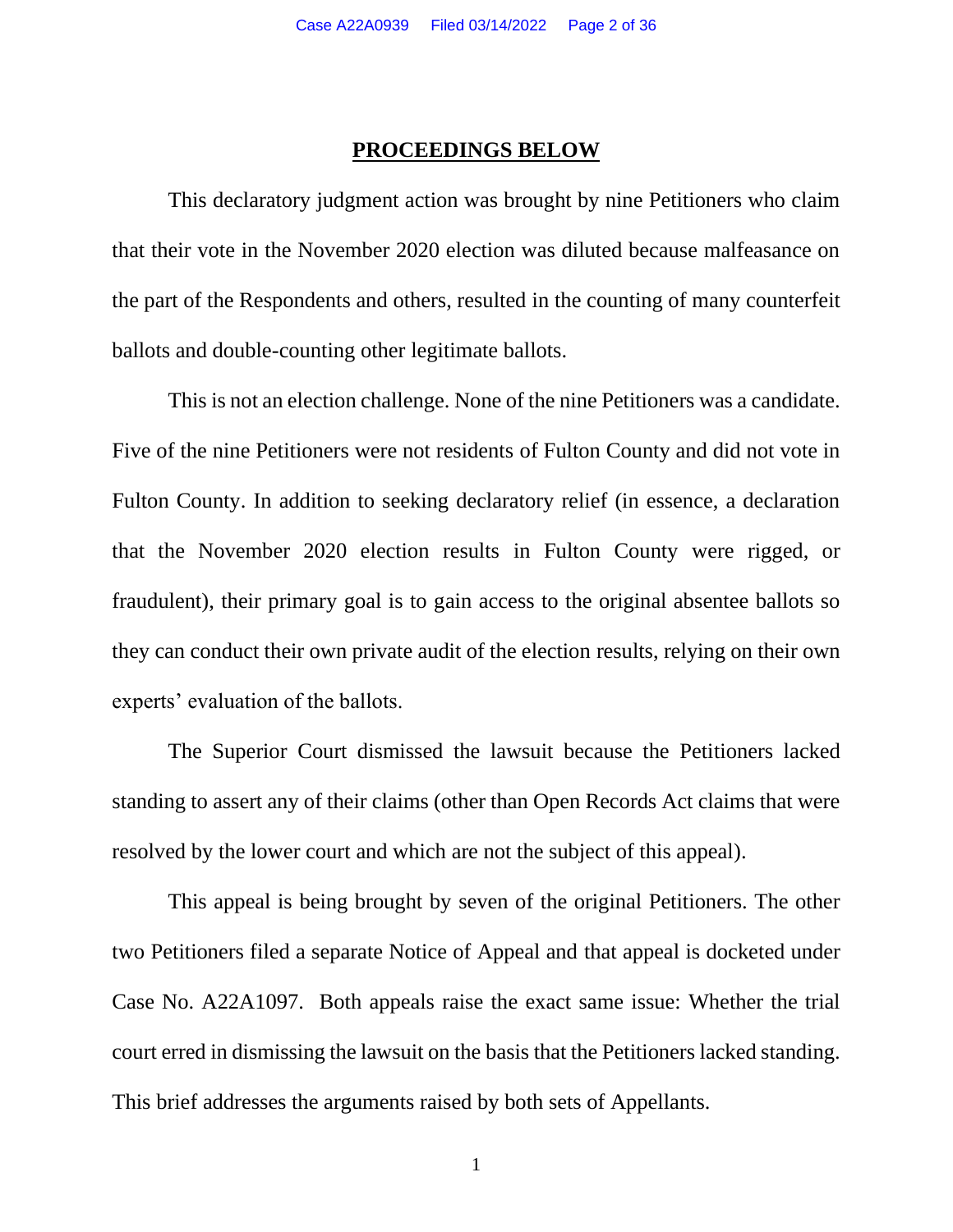All citations to the Record reflect the pagination of the Record in the *Jeffords* appeal (A22A1097). The Appellees' Briefs in this Court are the same in both cases.

## **ARGUMENT**

## **APPELLANTS LACK STANDING TO MAINTAIN A DECLARATORYJUDGMENT ACTION OR TO SEEK INJUNCTIVE RELIEF**

# **Background**

Though Appellants have devoted a substantial amount of their time – both in their lower court pleadings, and in their appellate briefs – reciting the importance of the foundational principle of "one-person/one vote," simply voicing these iconic words does not change the jurisprudential rule that only parties who have standing to bring a lawsuit may do so. It does not matter if the lawsuit addresses trivial rights and responsibilities, or a matter of life and death, the courts are only empowered to resolve "cases or controversies" and only for parties who have standing to assert the claims that are raised.

Standing is, of course, a jurisdictional issue that must be considered before reaching the merits of any case, and is a "doctrine rooted in the traditional understanding of a case or controversy." And under federal and Georgia law, standing requires "(1) an injury in fact; (2) a causal connection between the injury and the causal conduct; and (3) the likelihood that the injury will be redressed with a favorable decision." An "injury in fact" is one that is both "concrete and particularized" and "actual or imminent, not conjectural or hypothetical."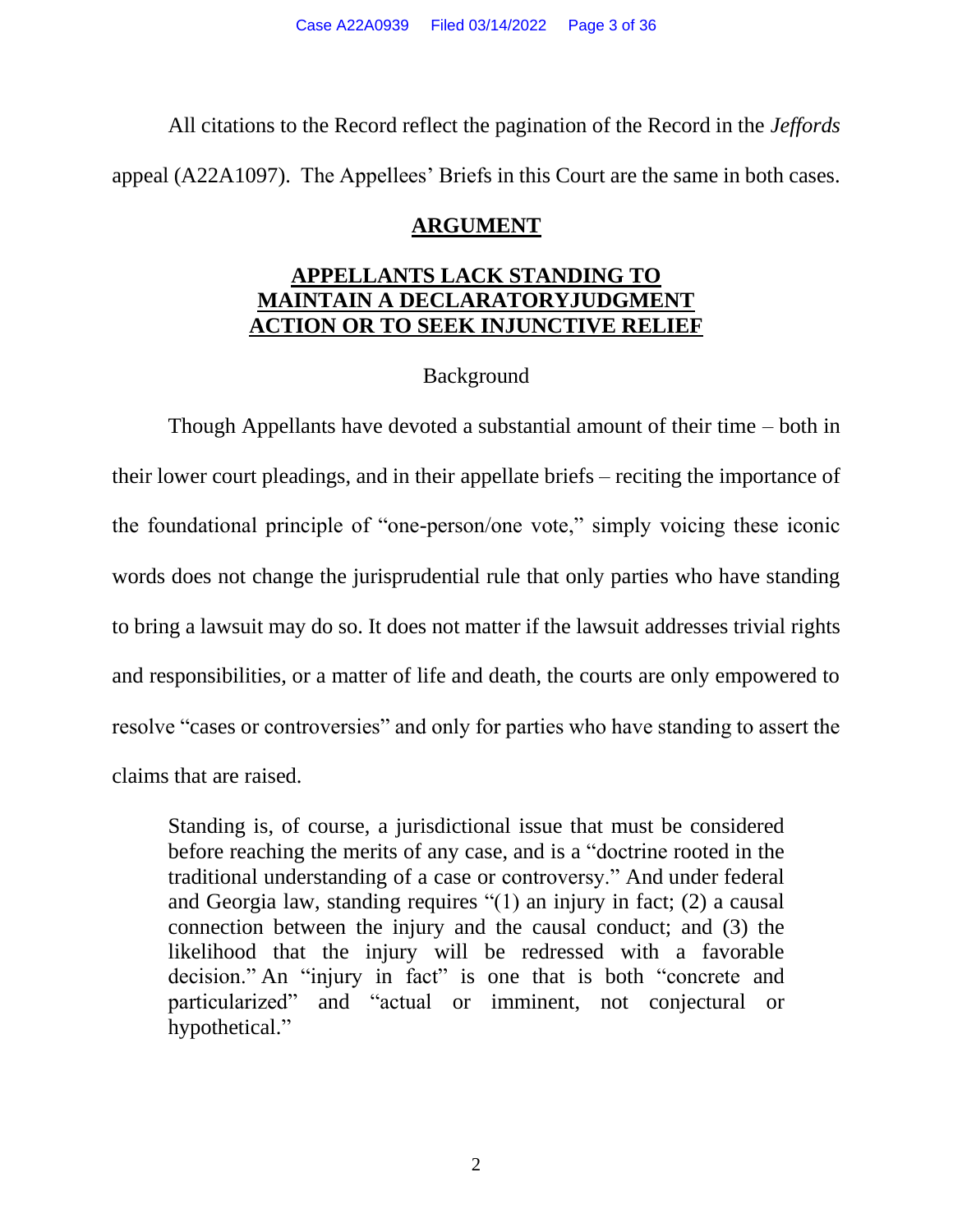*Sons of Confederate Veterans v. Newton County Board of Commissioners*, 360 Ga. App. 798, 803–04 (2021); <sup>1</sup> *Black Voters Matter Fund, Inc. v. Kemp*, S21A1262, slip op 11-15 (March 8, 2022); *[Center for a Sustainable](https://1.next.westlaw.com/Link/Document/FullText?findType=Y&serNum=2031966143&pubNum=0000360&originatingDoc=Iec6f7e00b27c11ea9e229b5f182c9c44&refType=RP&fi=co_pp_sp_360_764&originationContext=document&transitionType=DocumentItem&contextData=(sc.Default)&co_pp_sp_360_764) [Coast v. Turner](https://1.next.westlaw.com/Link/Document/FullText?findType=Y&serNum=2031966143&pubNum=0000360&originatingDoc=Iec6f7e00b27c11ea9e229b5f182c9c44&refType=RP&fi=co_pp_sp_360_764&originationContext=document&transitionType=DocumentItem&contextData=(sc.Default)&co_pp_sp_360_764)*, 324 Ga. App. [762, 764 \(2013\);](https://1.next.westlaw.com/Link/Document/FullText?findType=Y&serNum=2031966143&pubNum=0000360&originatingDoc=Iec6f7e00b27c11ea9e229b5f182c9c44&refType=RP&fi=co_pp_sp_360_764&originationContext=document&transitionType=DocumentItem&contextData=(sc.Default)&co_pp_sp_360_764) *see also [Lujan v. Defenders of](https://1.next.westlaw.com/Link/Document/FullText?findType=Y&serNum=1992106162&pubNum=0000780&originatingDoc=Iec6f7e00b27c11ea9e229b5f182c9c44&refType=RP&fi=co_pp_sp_780_560&originationContext=document&transitionType=DocumentItem&contextData=(sc.Default)&co_pp_sp_780_560) [Wildlife](https://1.next.westlaw.com/Link/Document/FullText?findType=Y&serNum=1992106162&pubNum=0000780&originatingDoc=Iec6f7e00b27c11ea9e229b5f182c9c44&refType=RP&fi=co_pp_sp_780_560&originationContext=document&transitionType=DocumentItem&contextData=(sc.Default)&co_pp_sp_780_560)*, 504 U.S. 555, 560- [561\(1992\);](https://1.next.westlaw.com/Link/Document/FullText?findType=Y&serNum=1992106162&pubNum=0000780&originatingDoc=Iec6f7e00b27c11ea9e229b5f182c9c44&refType=RP&fi=co_pp_sp_780_560&originationContext=document&transitionType=DocumentItem&contextData=(sc.Default)&co_pp_sp_780_560) *Granite State Outdoor [Advertising](https://1.next.westlaw.com/Link/Document/FullText?findType=Y&serNum=2015436013&pubNum=0000359&originatingDoc=Iec6f7e00b27c11ea9e229b5f182c9c44&refType=RP&fi=co_pp_sp_359_418&originationContext=document&transitionType=DocumentItem&contextData=(sc.Default)&co_pp_sp_359_418) v. City of Roswell*, 28[3 Ga.](https://1.next.westlaw.com/Link/Document/FullText?findType=Y&serNum=2015436013&pubNum=0000359&originatingDoc=Iec6f7e00b27c11ea9e229b5f182c9c44&refType=RP&fi=co_pp_sp_359_418&originationContext=document&transitionType=DocumentItem&contextData=(sc.Default)&co_pp_sp_359_418) 417, 418 [\(2008\).](https://1.next.westlaw.com/Link/Document/FullText?findType=Y&serNum=2015436013&pubNum=0000359&originatingDoc=Iec6f7e00b27c11ea9e229b5f182c9c44&refType=RP&fi=co_pp_sp_359_418&originationContext=document&transitionType=DocumentItem&contextData=(sc.Default)&co_pp_sp_359_418)

This case began with nine Georgia voters – Appellants in this case are two of the original nine – complaining about the failure of Fulton County to properly

<sup>&</sup>lt;sup>1</sup> Appellants contend that the "case or controversy" requirement is non-existent in Georgia law (Jeffords Appellant's Brief (Case No. A22A1097), page 2), an argument belied by the recent decision in the *Sons of Confederate Veterans* case, among scores of other cases. *See, e.g., Eckles v. Atlanta Technology Group, Inc.*, 267 Ga. 801, 807 (1997) ("It is well settled that this Court will not pass upon the constitutionality of a statute where no justiciable **case or controvers***y is presented*…"); *Perdue v. Lake*, 282 Ga. 348 (2007) ("The only prerequisite to attacking the constitutionality of a statute [involving voting rights] is a showing that it is hurtful to the attacker … As a general rule, "standing must be determined at the time at which the plaintiff's complaint is filed" in order to place an *actual case or controversy within the purview of the court*."); *Sexual Offender Registration Review Board v. Berzett*, 301 Ga. 391, 396 (2017) ("[i]t is a settled principle of Georgia law that the jurisdiction of the courts is confined to justiciable controversies," and "[w]e will not decide the constitutionality of a law where no *justiciable case or controversy* is presented.")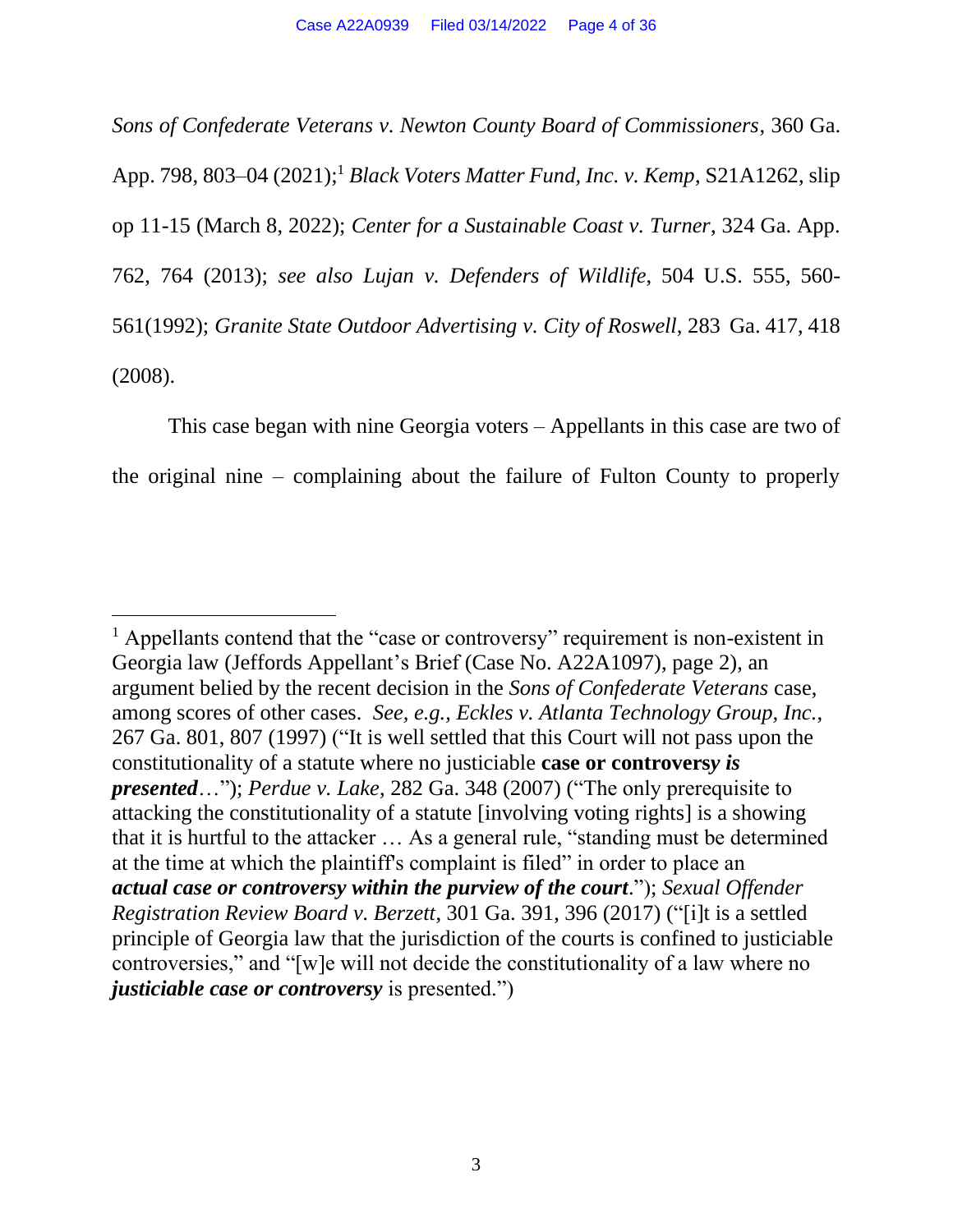conduct the 2020 election.<sup>2</sup> Five of the initial Petitioners did not live in Fulton County but protested that their votes were diluted because, as they alleged, some votes in Fulton County were counted twice, or some votes were improperly not counted. They did not allege any particularized personal harm: they only alleged that they – like every one of the millions of people in the State of Georgia who voted – were deprived of Due Process and Equal Protection resulting from various counting errors they allege were committed in Fulton County.

The Petitioners did not seek a recount; they did not challenge the election results; they did not avail themselves of any of the statutory methods of seeking redress. Instead, they filed this lawsuit seeking declaratory relief (specifically a declaration that the November 2020 election was rife with fraud) and an injunction (prohibiting any fraud in the future). Over the course of several months and many permutations of the Complaint,<sup>3</sup> the Petitioners later added to their Prayers for Relief that the Superior Court should remove various elected and appointed officials from office and should install himself (the Superior Court Judge) to supervise future

<sup>&</sup>lt;sup>2</sup> The initial Complaint was filed by nine Petitioners. During the course of the litigation, they divided into two factions, a group of two and a group of seven. R:537. This appeal was filed by the group of two, but this brief is written to address the appeal of all nine of the Petitioners, though their appeals are currently docketed separately.

<sup>3</sup> R:6-28; R:228; R:1044-1086; R:1129-1155; R: 1161-1349.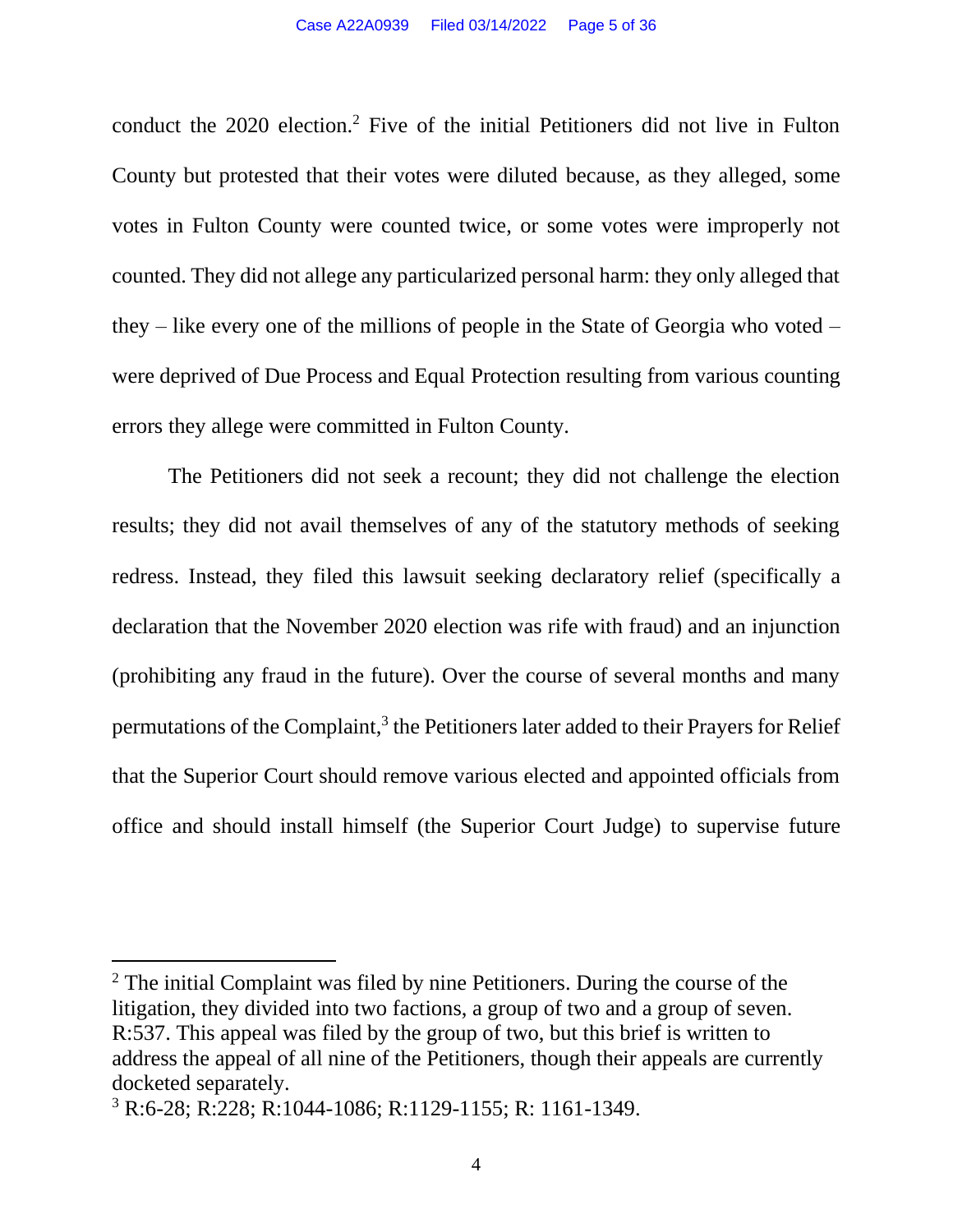elections in Fulton County.<sup>4</sup> Appellants, as discussed below, also sought to conduct a "Maricopa-like" audit<sup>5</sup> of the 2020 absentee ballots. They insisted on the right to hire their own experts to spend an undetermined amount of time – "more than five" days" – examining the original absentee ballots (all of which are legally required to be kept under seal for two years) so that they could determine whether fraud had occurred. They retained two experts, neither of whom had actually concluded that there was any fraud, but both of whom claimed that if given access to the original ballots, they would be able to detect if there had been fraud.<sup>6</sup>

When presented with a Motion to Dismiss based on the Petitioners' lack of standing to assert these claims, the trial court granted the motion, concluding that assorted voters who were not running for office and who could not assert how they were different than all the other voters in the State, could not maintain an action for declaratory and injunctive relief.<sup>7</sup> Though there were other grounds for dismissing the lawsuit presented by Appellees, the lower court concluded that in the absence of establishing standing, there was no reason to permit the continuation of the lawsuit, or to address the other defects in the pleadings.

> The Petitioners Have Failed to Identify Individualized Harm To Support their Standing to Bring the Lawsuit

<sup>4</sup> R:1247-1251, ¶¶370-372 & Prayer for Relief, "(l)"; ¶373 & Prayer for Relief " $(m)$ ".

<sup>5</sup> https://www.nytimes.com/2022/01/07/us/cyber-ninjas-arizona-vote-review.html.

<sup>6</sup> R:2329, 2331, 2334; and R:2337-38, 2340.

 $7 R:2012-2025.$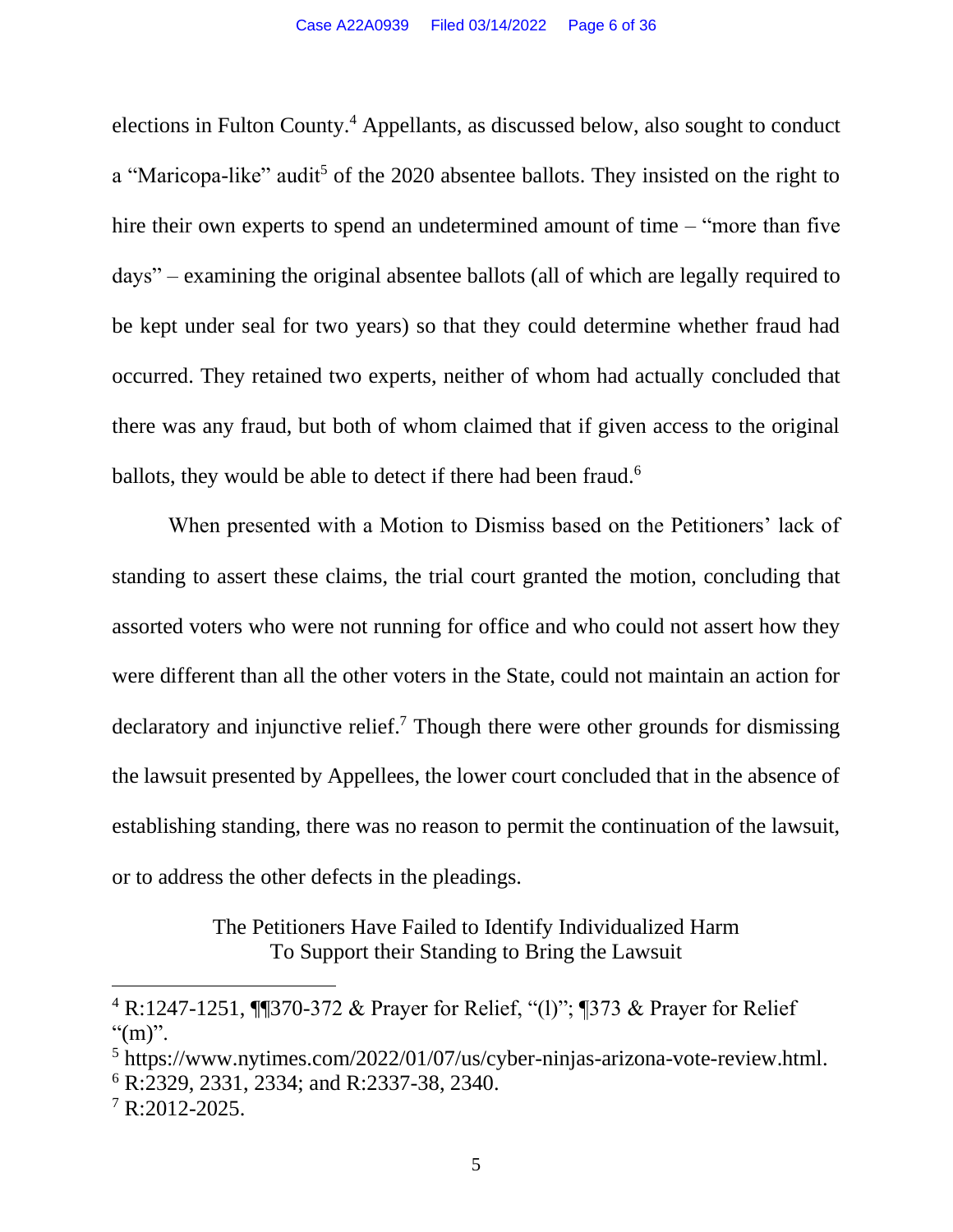"The constitutional and procedural concept of standing falls under the broad rubric of jurisdiction in the general sense, and in any event, a plaintiff with standing is a prerequisite for the existence of subject matter jurisdiction." *[Blackmon v. Tenet](https://1.next.westlaw.com/Link/Document/FullText?findType=Y&serNum=2017103370&pubNum=0000359&originatingDoc=Iec6f7e00b27c11ea9e229b5f182c9c44&refType=RP&fi=co_pp_sp_359_371&originationContext=document&transitionType=DocumentItem&contextData=(sc.Default)&co_pp_sp_359_371)  [Healthsystem Spalding](https://1.next.westlaw.com/Link/Document/FullText?findType=Y&serNum=2017103370&pubNum=0000359&originatingDoc=Iec6f7e00b27c11ea9e229b5f182c9c44&refType=RP&fi=co_pp_sp_359_371&originationContext=document&transitionType=DocumentItem&contextData=(sc.Default)&co_pp_sp_359_371)*, 284 Ga. 369, [371 \(2008\). I](https://1.next.westlaw.com/Link/Document/FullText?findType=Y&serNum=2017103370&pubNum=0000359&originatingDoc=Iec6f7e00b27c11ea9e229b5f182c9c44&refType=RP&fi=co_pp_sp_359_371&originationContext=document&transitionType=DocumentItem&contextData=(sc.Default)&co_pp_sp_359_371)ndeed, "standing is a *threshold*  issue." *Rondowsky v. Beard*[, 352 Ga. App. 334, 340](https://1.next.westlaw.com/Link/Document/FullText?findType=Y&serNum=2049433247&pubNum=0000360&originatingDoc=Iec6f7e00b27c11ea9e229b5f182c9c44&refType=RP&fi=co_pp_sp_360_340&originationContext=document&transitionType=DocumentItem&contextData=(sc.Default)&co_pp_sp_360_340) [\(2019\).](https://1.next.westlaw.com/Link/Document/FullText?findType=Y&serNum=2049433247&pubNum=0000360&originatingDoc=Iec6f7e00b27c11ea9e229b5f182c9c44&refType=RP&fi=co_pp_sp_360_340&originationContext=document&transitionType=DocumentItem&contextData=(sc.Default)&co_pp_sp_360_340)

The Appellants do not have standing to assert claims that their due process or equal protection rights were (or will be) violated in the manner they allege, because they have asserted no individualized harm that sets them apart from the public at large (to say nothing of the fact that a majority of the Appellants do not even live in Fulton County).

The Appellants also urge this Court to override the will of the Legislature by allowing the nine Appellants and their private investigators and experts to conduct the "integrity review" that the Legislature has expressly endowed the Performance Review Board to conduct.<sup>8</sup> The Petitioners insist that they have the right and authority (and, apparently the qualifications and skill) to conduct an analysis of the

<sup>&</sup>lt;sup>8</sup> If the legislature determines that a Board of Registration or Elections lacks integrity and needs to be removed or replaced, the Code prescribes a clear method of accomplishing this goal. OCGA § 21-2-107. A Review Board is currently evaluating the Fulton County election system. [https://www.ajc.com/politics/panel](https://www.ajc.com/politics/panel-appointed-to-investigate-fulton-election-problems/IBRJTWD4ERAP7HRIFZ7D243JAA/)[appointed-to-investigate-fulton-election](https://www.ajc.com/politics/panel-appointed-to-investigate-fulton-election-problems/IBRJTWD4ERAP7HRIFZ7D243JAA/)[problems/IBRJTWD4ERAP7HRIFZ7D243JAA/](https://www.ajc.com/politics/panel-appointed-to-investigate-fulton-election-problems/IBRJTWD4ERAP7HRIFZ7D243JAA/)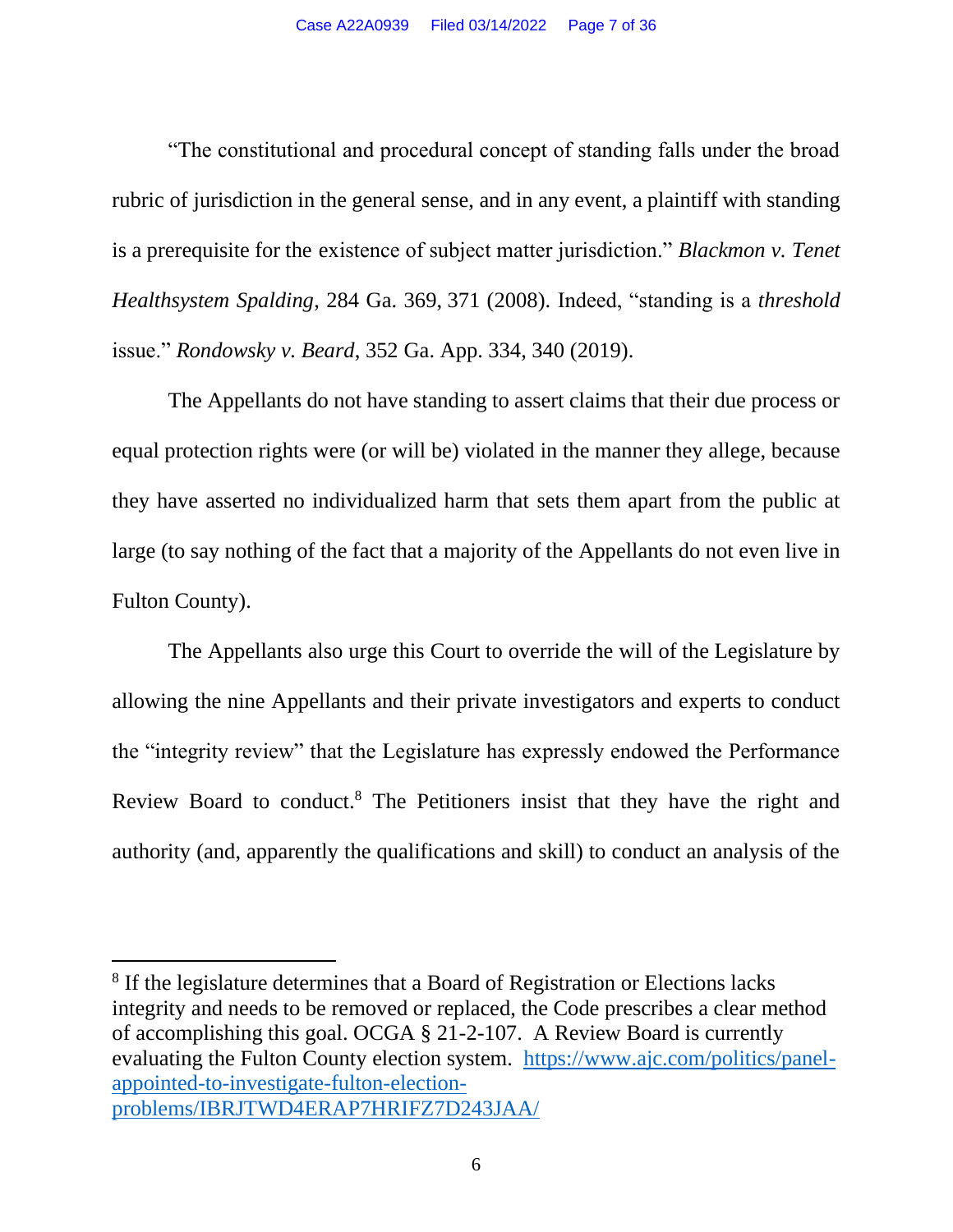2020 election cycle results and to prescribe what must be done – what must be ordered by a court – in the future. As a matter of law, they have no such right.

Appellants claim to have standing to file this lawsuit despite citing not one case to support their argument that any citizen – without identifying individualized harm – anywhere in the State of Georgia can demand a declaratory judgment and an injunction to address alleged malfeasance committed in a prior election in one county (with respect to a majority of the Petitioners, it is not even the county in which they voted).

They cite no case to support their argument that anybody in the State can file a lawsuit if an election irregularity alleged occurred, because no case exists to support this claim. Instead, they devote their brief to a recitation about how important the ballot box is in a democracy and, *ipso facto*, they have standing to question the accuracy of the tabulation in Fulton County in 2020 and to demand that they be permitted to conduct their own audit.

In the *Favorito* appellate brief, the Appellants proclaim: "Numerous cases over the years show that persons whose vote was diluted or debased through some action, be it by gerrymandering, ballot box stuffing, or prohibitions on the freedom to exercise their right to vote, have standing to assert a claim for their grievances. (*Favorito* App. Br. page 5). The brief then – **in bold letters** – cites two cases that supposedly support the argument that in any case of ballot box stuffing, any voter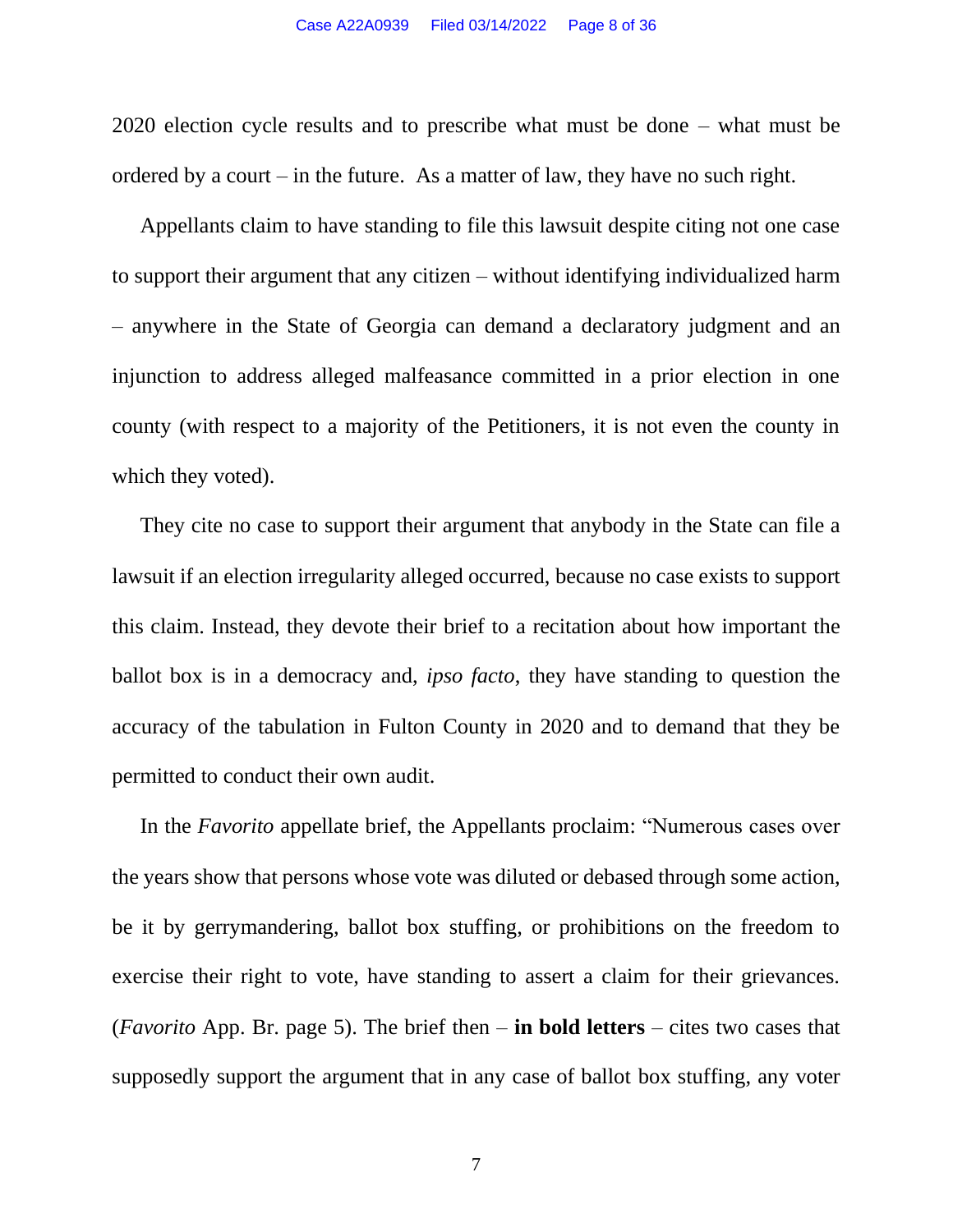has standing to "assert a claim for their grievances": *Ex parte Siebold*, 100 U.S. 371 (1879), and *United States v. Saylor*, 322 U.S. 385 (1944). Neither case addresses the issue of standing and neither case provides any support whatsoever for Appellants' standing argument. Both cases are criminal cases in which a person who engaged in the criminal conduct of stuffing a ballot box was prosecuted. Those cases do not suggest in any way that any citizen who claims that ballot box stuffing affected his or her constitutional rights may file a lawsuit against the County where the criminal conduct occurred—or even against the alleged "stuffers."

Election Lawsuits Are not an Exception to the Requirement that a Plaintiff Must Allege Particularized And Certain Injury, not Speculative, Hypothetical, or Contingent Injury

The cases that have authorized lawsuits in the context of voting controversies fit into one of four major categories. This case falls within none of those categories:

- (1) election challenges by one of the contestants in a timely manner and pursuant to state law;
- (2) challenges to a state statute or regulation that will undeniably and definitely affect all voters in the jurisdiction;
- (3) challenges to a state law, or state redistricting plan, that will undeniably and definitely affect all voters in the jurisdiction;
- (4) challenges to a method of calculating the vote that will undeniably be in use during a future election and will impact voters in that jurisdiction.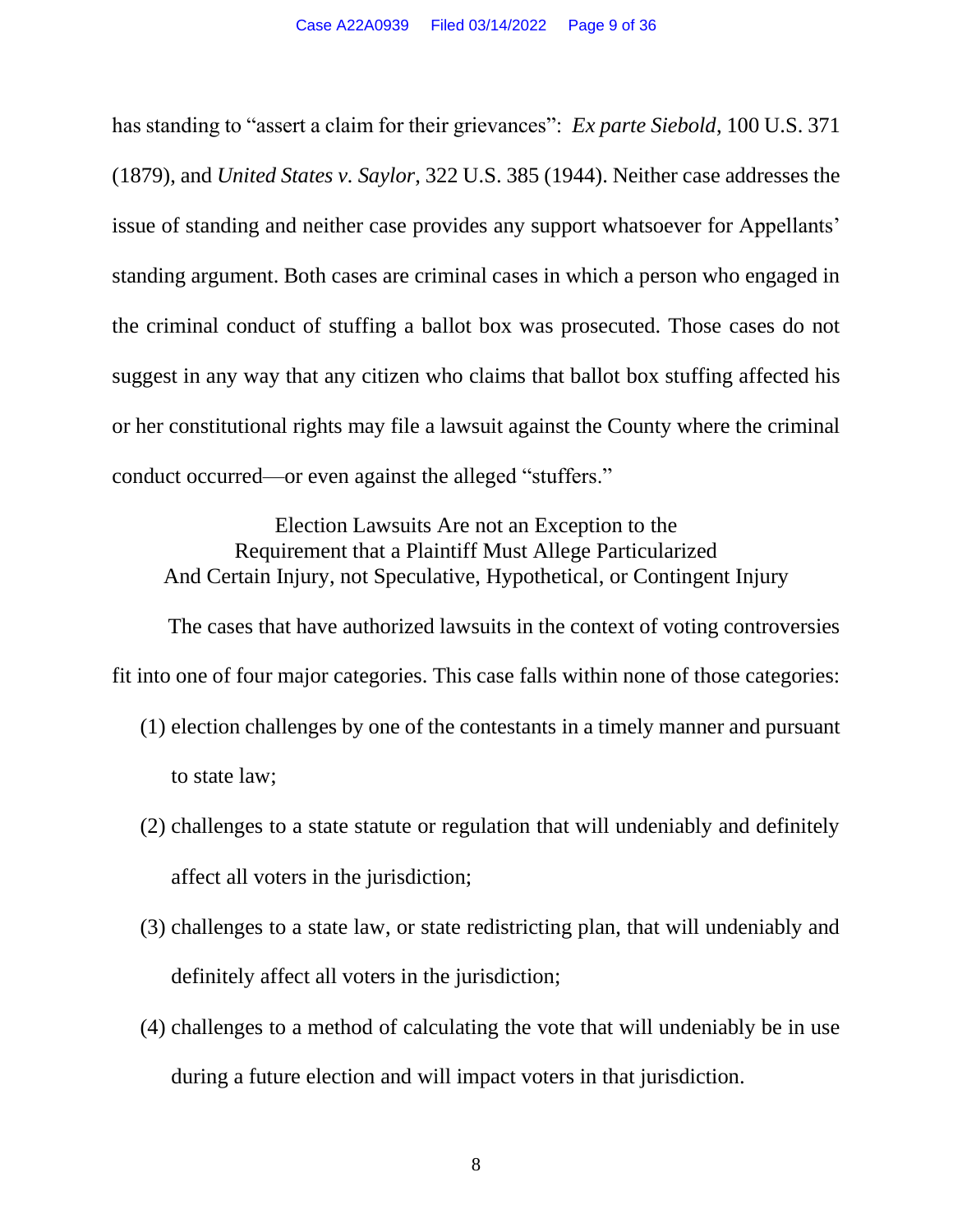With respect to each of these categories of cases, there is nothing "contingent" about the target of the challenge. The statutes, regulations, apportionment decisions and voting procedures are definite and the defendants in those cases do not question that those systems are in place. The litigation revolves around the legality of the statutes, regulations and voting procedures.

This case, in contrast, does not involve a challenge to a state statute or regulation, or a redistricting plan that is undeniably in effect and which affects the Appellants. Appellants' claims about future elections are entirely speculative and they only hypothesize that something will occur in the future to impact the value of their vote. Nor are any of the Appellants contestants in any election. This case does not involve a challenge to a method of voting (the type of voting machine used, or the scheduling of hours of early voting, for example) that undeniably is in force and which the Petitioners claim will affect *their* ability to vote.

Instead, the Petitioners in this case contend that they can present evidence that "counterfeit" ballots were used in the 2020 election – in the past – and certain individuals (nobody is identified) were unlawfully "stuffing the ballot box." And to avoid the statutory requirements for filing an election challenge, they insist they are *not* challenging the 2020 election. Instead, they are relying on what they contend they can prove about the 2020 election to establish the basis for their "fear" that their vote in the 2021 and 2022 elections will not be properly tabulated, or – to be more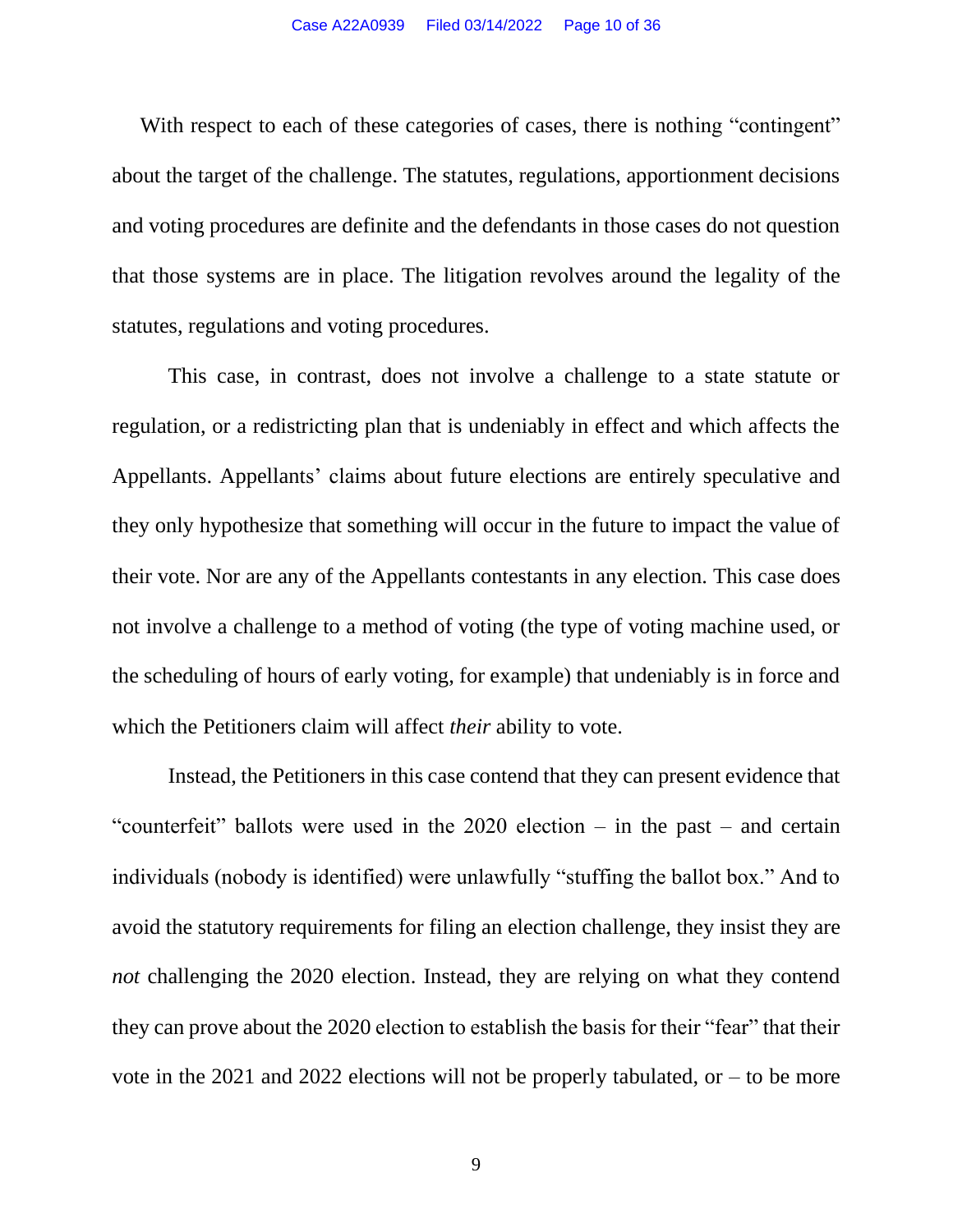precise – that somebody else's vote will not be tabulated properly, which will result in their vote being diluted. Yet, to establish standing, "[t]he injury must *also* be 'concrete,' or put another way, it must 'actually exist' and be 'real,' not 'abstract.'" *Sons of Confederate Veterans v. Newton County Board of Commissioners*, 360 Ga. App. at 804.

In short, Appellants are speculating. They are prophesying a parade of horribles that they contend will happen in the future. They contend that this prophesy is equal to the existence of state statutes and the redistricting plans and the announced early voting hours, that permitted other litigants to challenge a particular voting regime.

All they are claiming, to put it in the simplest terms, is that they predict an assortment of people will break the law and they want this Court (and the lower court) to tell the Respondents not to break the law. They do not have standing to seek that relief in the lower court or in this Court.

> The Cases Cited by Appellants In Their Brief Are Distinguishable Because They Involve Challenges Brought By The Candidate Running for Office or a Challenge to a State Statute.

The Petitioners begin their argument with an ode to the sanctity of the vote in a democracy and the iconic language from landmark voting rights cases, most notably *Baker v. Carr*, 369 U.S. 186 (1962). Not one of those cases, however, involved a random collection of citizens suing individual public officials *in their* 

10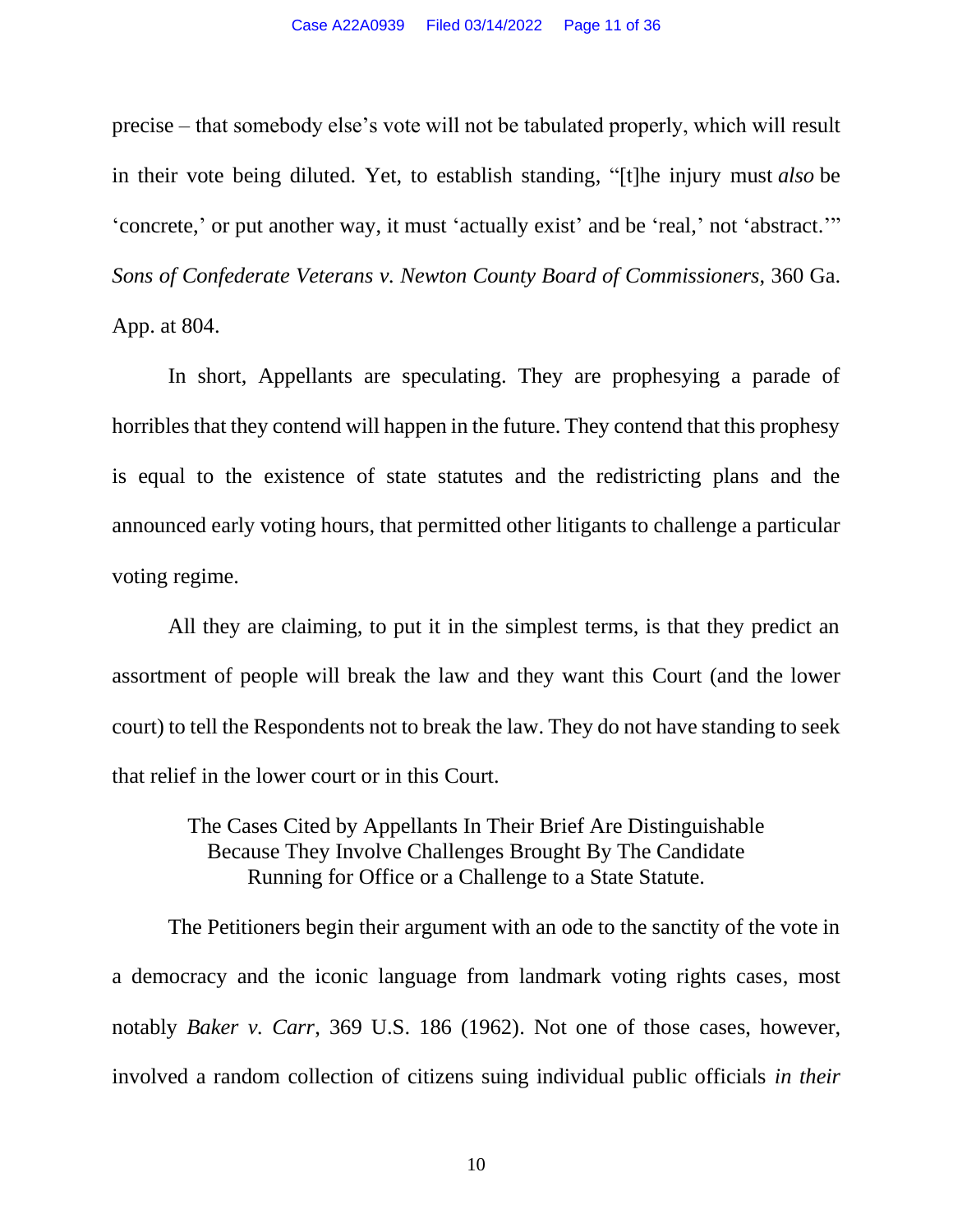*individual capacities* because of their supposed malfeasance in a prior election. The cases cited by the Petitioners either involve (a) the candidate who was running for office (*Bush v. Gore*), for which standing has always been permissible (and this was recognized by the *Lin Wood* decision discussed below), or (b) the challenge was not to the behavior of certain public officials, but rather was a challenge to a state statute or a state redistricting plan.

In the lower court Appellants cited landmark Supreme Court decisions from the past fifty years that do, indeed, insist that voting is a fundamental right and must be protected by the courts. Appellees take no exception to the importance and historic nature of those decisions. But not one of those cases vested private citizens, wherever they may live, with the authority to act as a private attorney general, or a private protector of the franchise, to say nothing of a private police officer who is predicting future criminal conduct.

Consider the cases the Appellants in both appeals cited repeatedly in the lower court, starting with *Bush v. Gore,* 531 U.S. 98 (2000). This case was not brought by a citizen in Florida challenging the recount: it was brought by one of the contestants in the election. The second most cited case by the Appellants in the lower court was *Reynolds v. Sims*, 377 U. S. 533 (1964). That case involved a state-wide class action filed against the State of Alabama (various public officials in their *official capacity*) based on intentional discrimination in the reapportionment scheme developed by the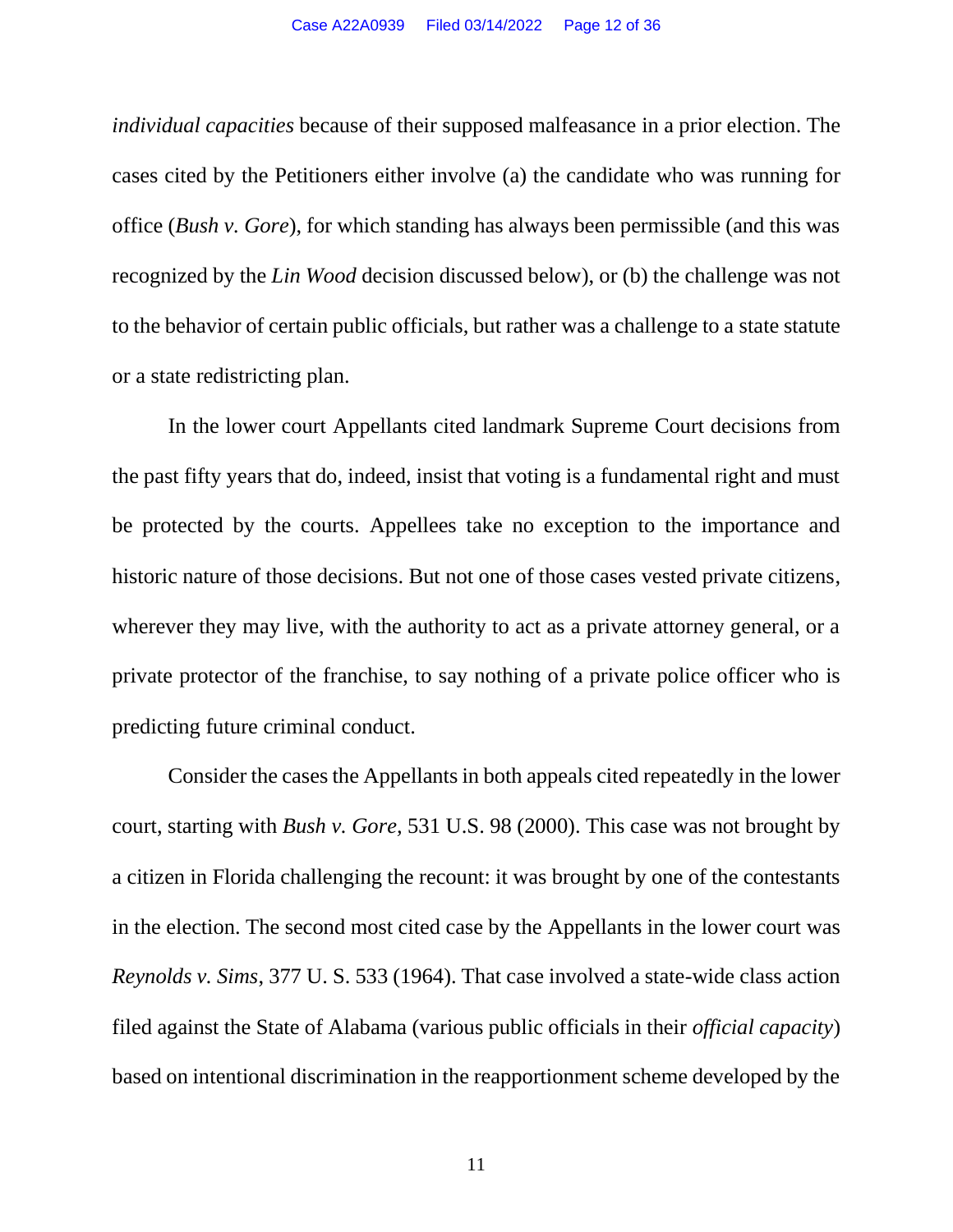Alabama legislature. They specifically challenged the constitutionality of the Alabama legislation, not the conduct of any individuals in a county where they did not reside.

The next-most cited case was *Gray v. Sanders*, 372 U.S. 368 (1963), another case in which the plaintiff was not challenging a prior election or the conduct of one or more election officials in their individual capacity, but instead, was challenging a state statute (Georgia's county unit system). *See also Wesberry v. Sanders*, 376 U.S. 1 (1964) (challenging the statute that established unequally apportioned Congressional districts in Georgia).

Other Supreme Court cases also outline the type of voting rights litigation that citizens may bring. In *Moore v. Ogilvie*, 394 U.S. 814 (1969), the plaintiff challenged a state statute that prevented the formation of new political parties. In *Hopkins v. Virginia Board of Elections*, 383 U.S. 663 (1966), the Virginia statutory poll tax was successfully challenged.

> It is Well-Established that the "Vote Dilution" Theory Does Not Confer Standing Upon a Voter

The Appellants' substantive argument relating to standing devotes considerable attention to *Lin Wood v. Raffensberger*, 981 F.3d 1307 (11th Cir. 2020),

12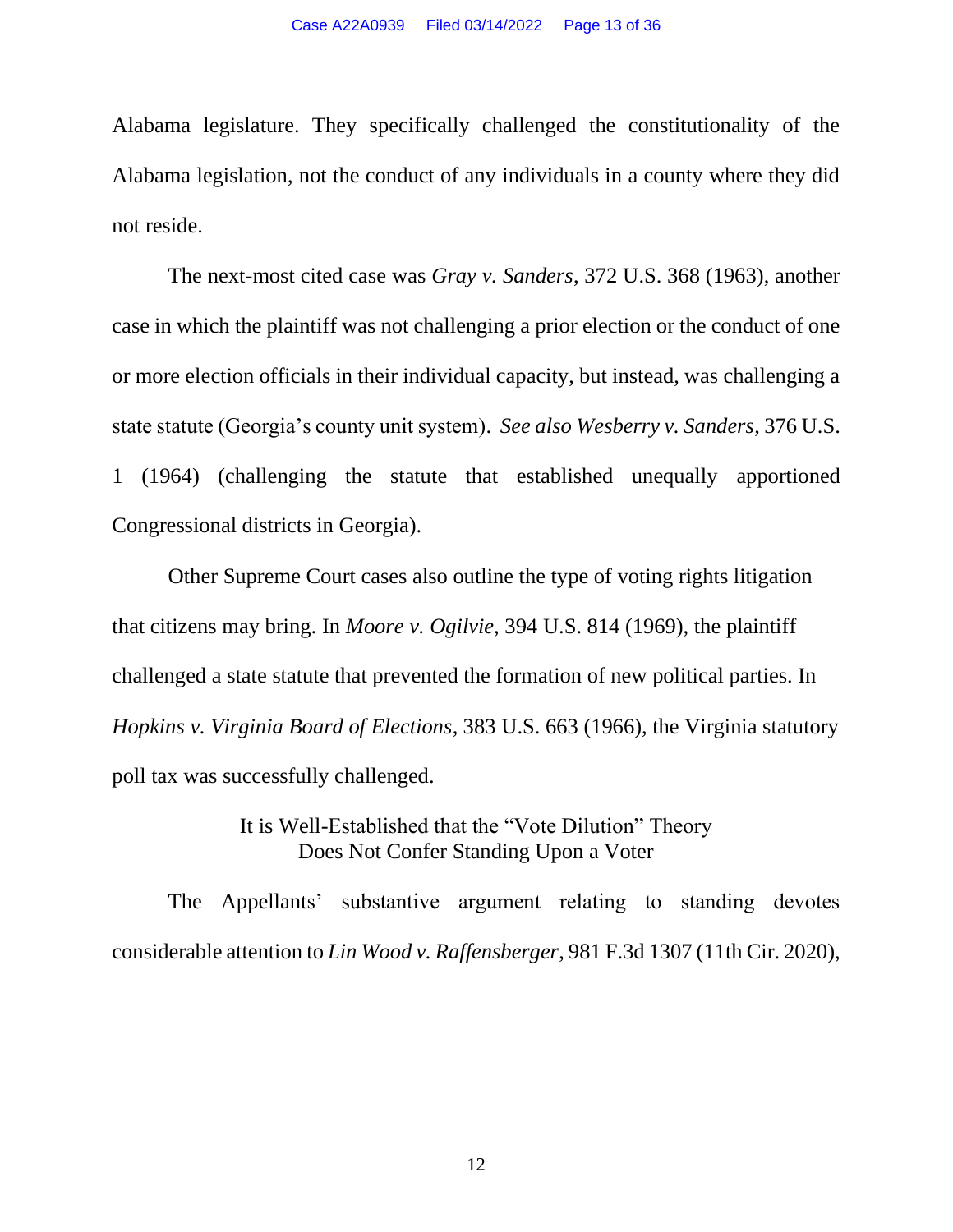in a futile effort to distinguish that case and claim that the *Curling<sup>9</sup>* decision in the Northern District of Georgia supports their assertion of standing.

In *Lin Wood*, the trial court held that Lin Wood could not raise the constitutional claims because "he had alleged only generalized grievances, instead of injuries that affected him in a personal and individual way." *Id.* at 1313. On appeal, the Eleventh Circuit unanimous decision which explained the elementary principle of standing: "To prove standing, [the plaintiff] must prove (1) an injury in fact that (2) is fairly traceable to the challenged action of the defendant and (3) is likely to be redressed by a favorable decision. *Id*. at 1314.

Appellants' attempt to distinguish the *Lin Wood* case fails to address even one word regarding standing that led to the dismissal in that case. To be sure, the Eleventh Circuit *also* held that the challenge to an election must be conducted according to state law. That is surely true (Appellees, too, have argued that state law regarding the challenge to an election must comply with state law, but the Appellants ignore that argument and claim that state law does *not* limit their choice of forum – they want to pursue their challenge notwithstanding the unambiguous provisions in state law that dictate the method of challenging an election).

<sup>9</sup> *Curling v. Kemp*, et al. 1:17-cv-02989-AT (N.D. Ga.). The *Curling* case is currently on appeal to the Eleventh Circuit, scheduled for oral argument on May 23, 2022. *Curling v. Worley,* Case No. 20-14067 (11th Cir.). The appeal directly focuses on the standing of the Plaintiffs to bring the lawsuit (*Id*.)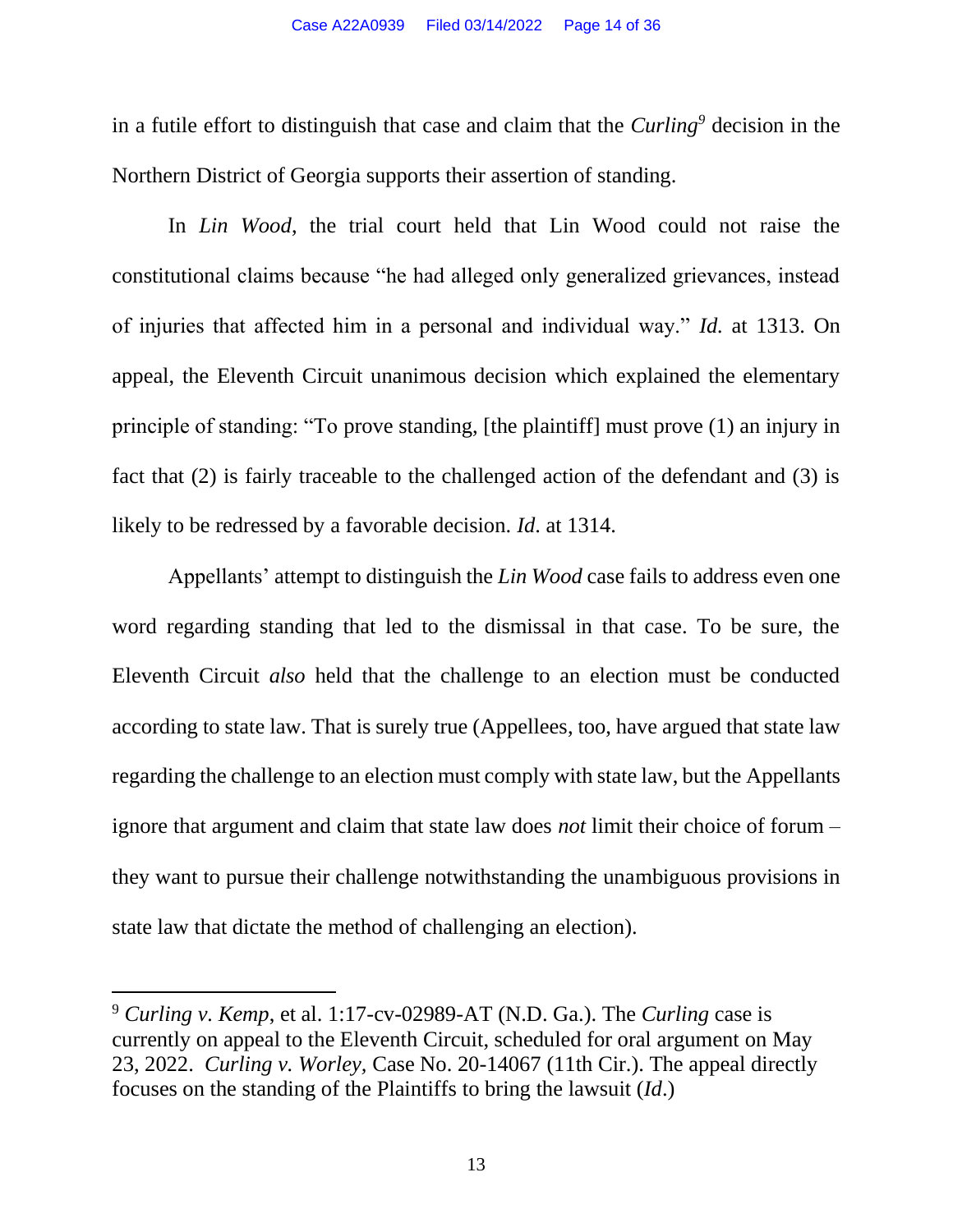The standing argument in the *Lin Wood* case did not involve federalism issues at all. The standing issue was decided independently of the portion of the decision that focused on the necessity of abiding by state law. And even *Lin Wood* did dictate that standing was a state law question, Georgia law is no different than federal law, which is why the decision in *Parker v. Leeuwenburg*, 300 Ga. 789 (2017) (discussed below), quotes the exact same language that the federal courts cite in limiting the right of an individual citizen to institute the type of litigation that the Appellants seek to bring in this case.

How can the Appellants seriously argue that *Lin Wood* has no relevance to the standing issue in this case? The federal appellate court rejected Wood's argument (identical to the argument made by Appellants in this case) that the alleged inclusion of unlawfully processed absentee ballots diluted the weight of his vote. *Id*. at 1314. **The court concluded: "Vote dilution in this context is a paradigmatic generalized grievance that cannot support standing."** *Id***. 981 F.3d at 1314-1315.** The court then summarily rejected Wood's equal protection allegations for the same reason – lack of standing to challenge the Secretary of State's method of counting absentee ballots, or compliance with state law in the processing and counting of absentee ballots. **Those violations "did not harm Wood as an individual – it is instead shared identically by the four million or so Georgians who voted in person this November."** *Id***.** In sum: "When the asserted harm is shared in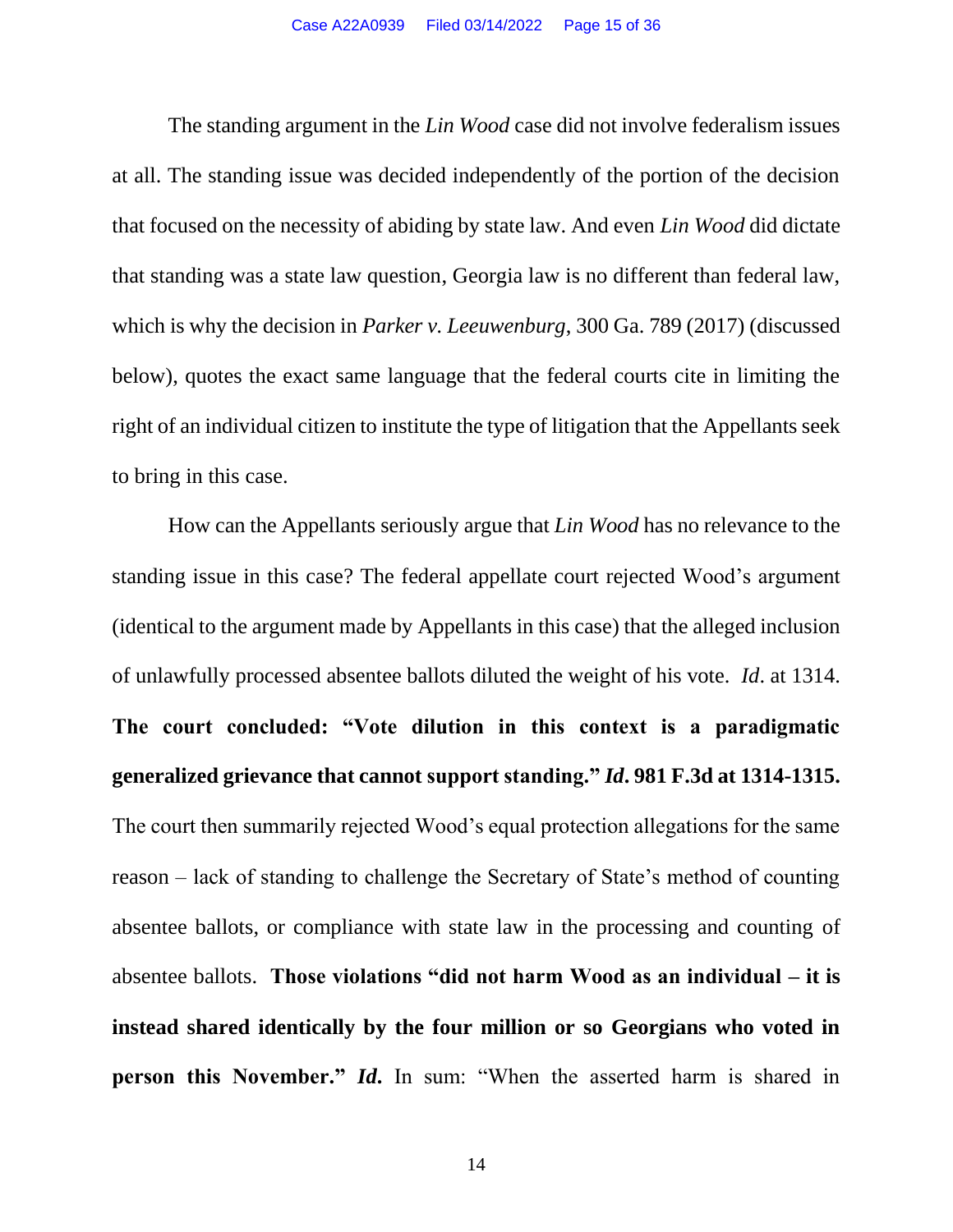substantially equal measure by a large class of citizens it is not a particularized

injury." *Id*.

Even a cursory reading of *Lin Wood* reveals how definitive the standing ruling is:

[E]ven Wood agrees that he is affected by Georgia's alleged violations of the law in the same way as every other Georgia voter. 'This injury is precisely the kind of undifferentiated, generalized grievance that the Supreme Court has warned must not be countenanced…And irregularities in the tabulation of election results do not affect Wood differently from any other person. His allegation, at bottom, remains "that the law ... has not been followed.

981 F.3d at 1315.

*Curling*, like many of the Supreme Court cases upon which Petitioners rely, addressed a specific provision of the law that directly impacted the plaintiffs: the specific voting machines that were being used in Georgia. Like the state statutes that impacted the plaintiffs in *Sanders*, *Wesberry*, *Hopkins,* and *Ogilvie*, there was nothing diffuse about the procedure being employed by the state. Like the poll tax, *Curling* involved a challenge regarding a voting machine that affected all voters – nobody was exempt from its hazards. Nothing in the trial court's decision (to the extent that it is binding or even persuasive authority in this Court) suggests that any time any citizen desires to analyze a *past* election, or the conduct of specifically identified election office employees, to try to prove that there was malfeasance that *may* be repeated, the citizen, from any corner of the state or country, may institute a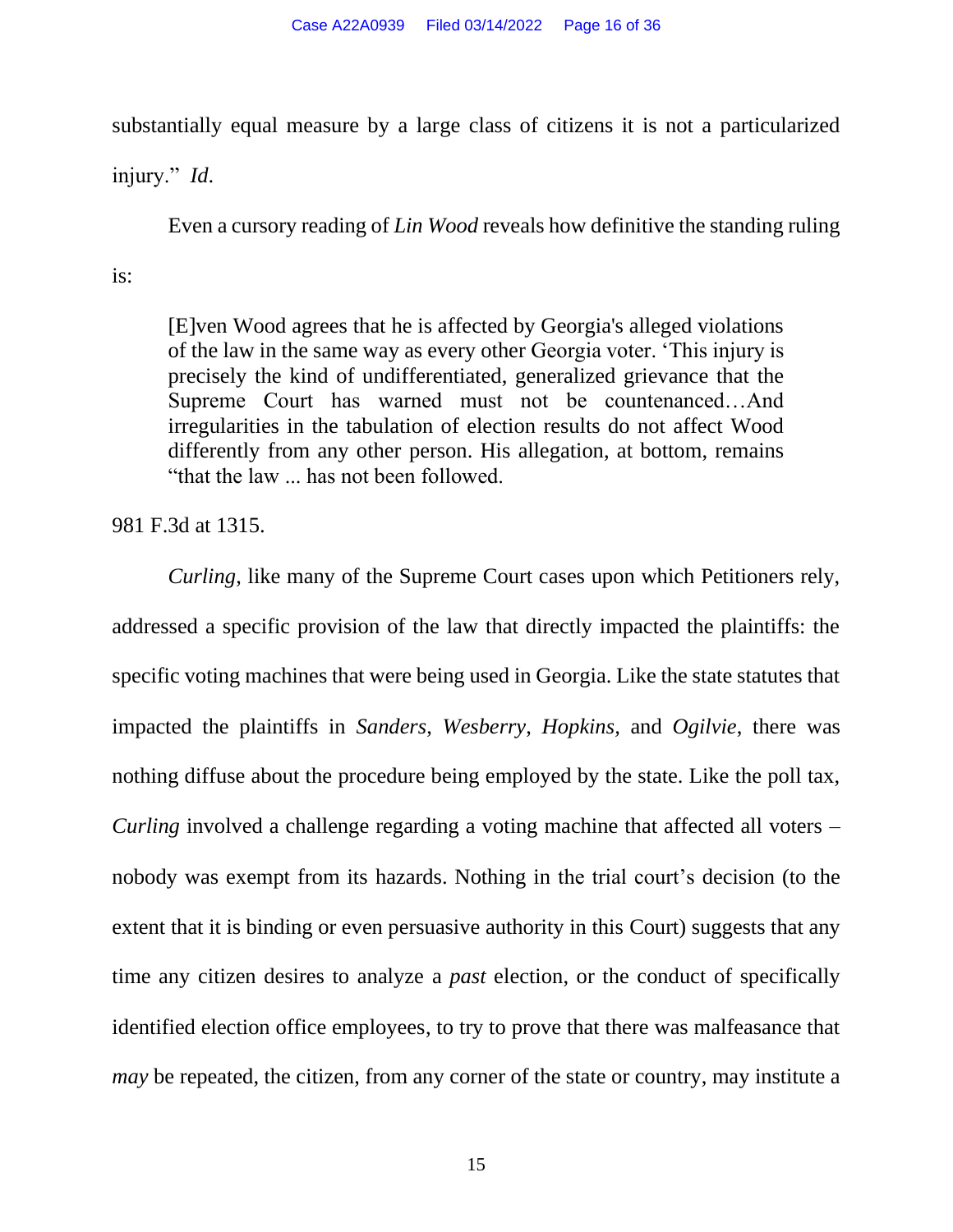lawsuit to inquire into the specific acts of malfeasance and invoke the court's jurisdiction to issue declaratory and injunctive relief.

Not only do Appellants seek a declaratory judgment and injunctive relief, they also insist on the right to conduct their own private audit of the ballots that were cast by Fulton County voters and to hire their own experts to do so. Appellants express no interest whatsoever in the fact that a comprehensive legislative scheme is in place in Georgia that governs elections, challenges to elections, and challenges to election procedures and results. They claim that *they* and every other voter in the State, have a right to conduct their own recount and audit. Even the debacle in Maricopa County was not prompted by individual voters: there, the procedure was created and conducted by the State Legislature. Here, the Petitioners have no public authority to seek the relief to which they claim entitlement.

Citizens are concerned about all kinds of political decisions that affect our lives. We are concerned that public officials violate various ethical rules, campaign finance rules and oath of office laws. But that does not give every citizen standing to demand that this Court (or a trial court) review the past practices of the governor or the mayor or a local county commission member with regard to conduct that was not directed at any one of us, even if we fear that in the future we will be affected. Our fears do not open the courthouse to declaratory judgment cases to every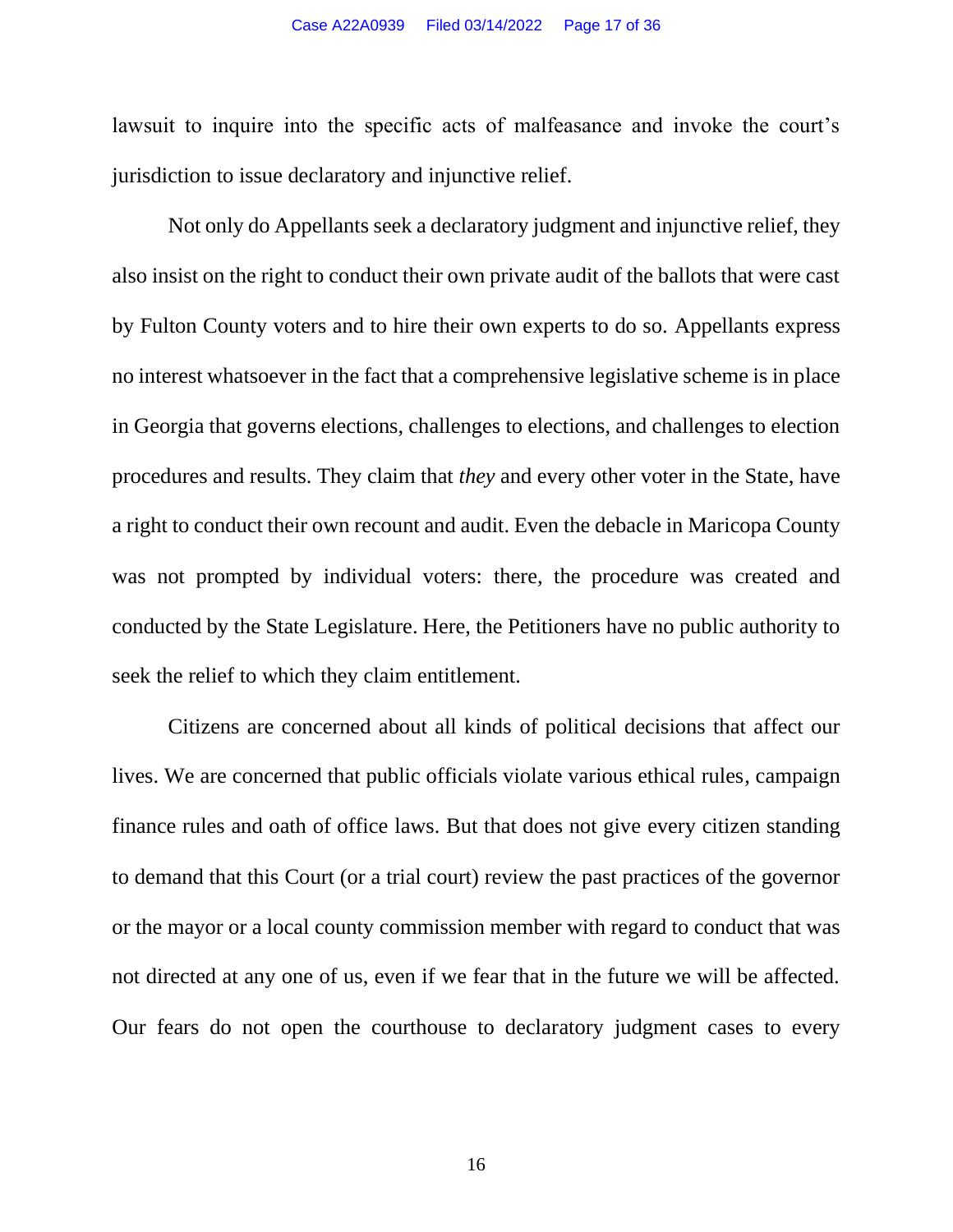"worried" citizen, even if there is a basis for claiming that a public official has strayed.

Appellants do not faithfully explain the concept of standing. They argue that their right to vote has been diluted by the acts of public officials in one county, therefore, without any additional showing, they have standing to file a lawsuit. They cite not one Georgia case that supports the breadth of standing that they claim governs the courts in this state. They cite no statute that they are challenging on a statewide basis. They cite no regulation that impacts their ability to vote.

Several federal cases in the past eighteen months focus directly on claims of the lack of standing in the context of improper vote tabulation allegations. *See Hudson v. Haaland*, 843 Fed.Appx. 336 (D.C. Cir. April 6, 2021); *Bowyer v. Ducey*, 506 F.Supp.3d 699, 711-712 (D. Ariz. 2020) (district court rejects challenge based on improper counting of fraudulent absentee ballots and improper vote dilution; plaintiffs lacked standing); *Bognet v. Secy. Commonwealth of Pennsylvania*, 980 F.3d 336 (3rd Cir. 2020).<sup>10</sup>

Georgia law is no more tolerant of litigants who fail to show individualized harm:

> However, a "'generalized grievance' shared in substantially equal measure by all or a large class of citizens ... alone normally does not warrant exercise of jurisdiction."

<sup>&</sup>lt;sup>10</sup> The Supreme Court subsequently dismissed the case as being moot. 141 S. Ct. 2508.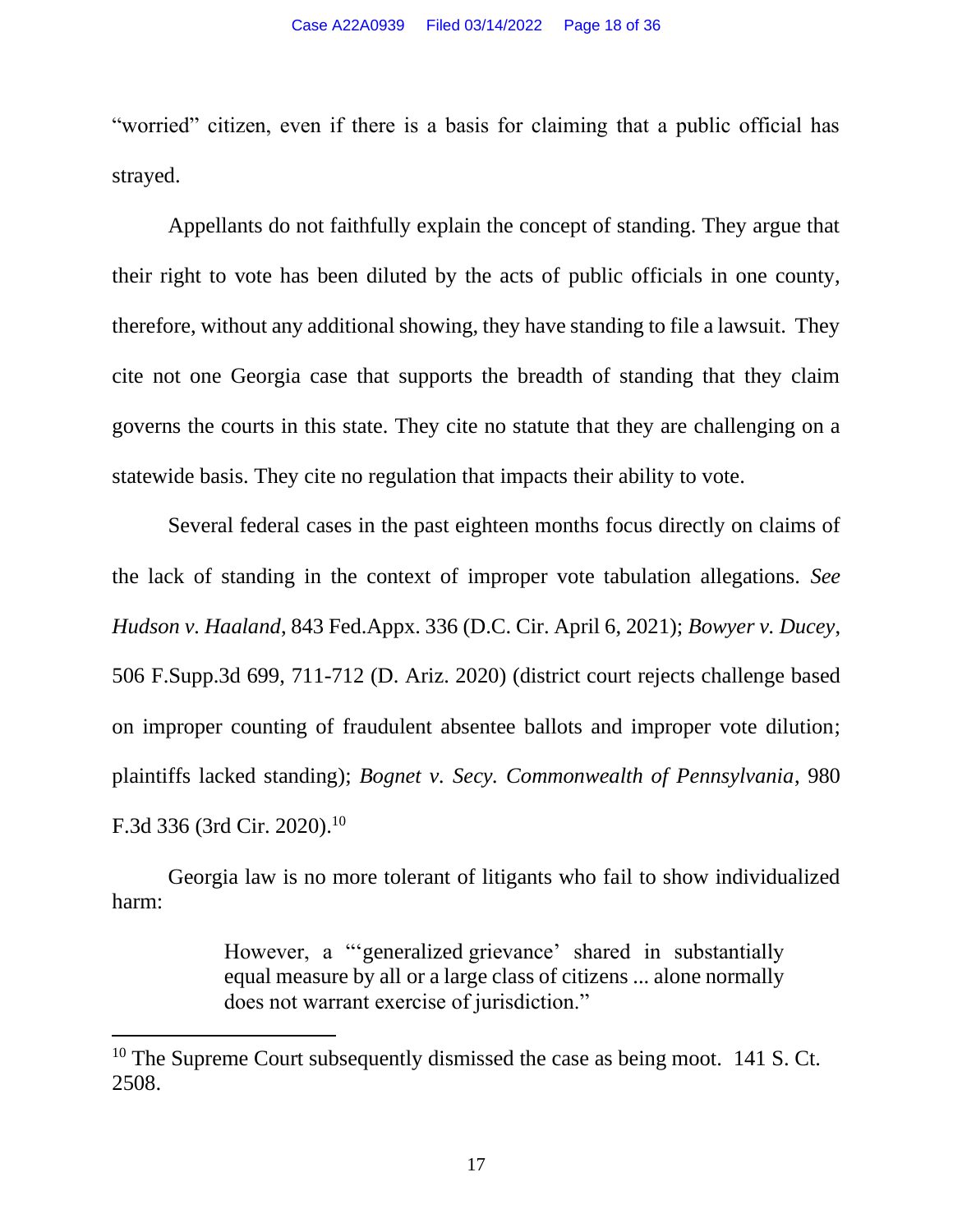*Parker v. Leeuwenburg*, 300 Ga. 789, 792-793 (2017).

[A] litigant has standing to challenge a statute, "even on First Amendment grounds and even when seeking only a declaratory judgment, 'only if the law has an adverse impact on that litigant's own rights,' which means that the litigant must establish a threat of 'injury in fact' that is 'actual and imminent, not conjectural or hypothetical.'" Sentinel Offender Svcs., LLC v. Glover, 296 Ga. 315, 323 (1) n.16, 766 S.E.2d 456 (2014) (citing Manlove v. Unified Govt. of Athens-Clarke Cnty., 285 Ga. 637, 680 S.E.2d 405 (2009).

*Parker v. Leeuwenburg*, 300 Ga. 789, 794 (2017) (Peterson, J., dissenting). This holding – echoed by scores of courts around the country without exception (including the United States Supreme Court) – dooms the nine Appellants' causes of action in this Court.<sup>11</sup>

Indeed, if the Petitioners are right that anybody who claims his or her vote has been diluted can sue Fulton County officials, why is it limited to Georgia voters? Are not voters in Alabama and Alaska also deprived of an undiluted vote if the Biden voters in Georgia had an advantage as Appellants allege? If every Biden vote in Georgia was counted ten times (or every Trump vote was shredded and not counted), Biden would therefore win the electoral votes of Georgia through this hypothetical,

<sup>11</sup> *See Hollingsworth v. Perry*, 570 U.S. 693, 706 (2013); *Lujan v. Defenders of Wildlife*, 504 U.S. 555, 573-574 (1992); *Spokeo, Inc, v. Robins*, 136 S. Ct. 1540, 1547 (2016); *Warth v. Seldin*, 422 U.S. 490 (1975); *Paher v. Cegavske*, 457 F.Supp.3d 919, 926 (D. Nev. 2020); *Martel v. Condos*, 487 F.Supp.3d 247, 253- 254 (D.Vt. 2020); *Moore v. Circosta*, 494 F.Supp.3d 289 (M.D.N.C. 2020).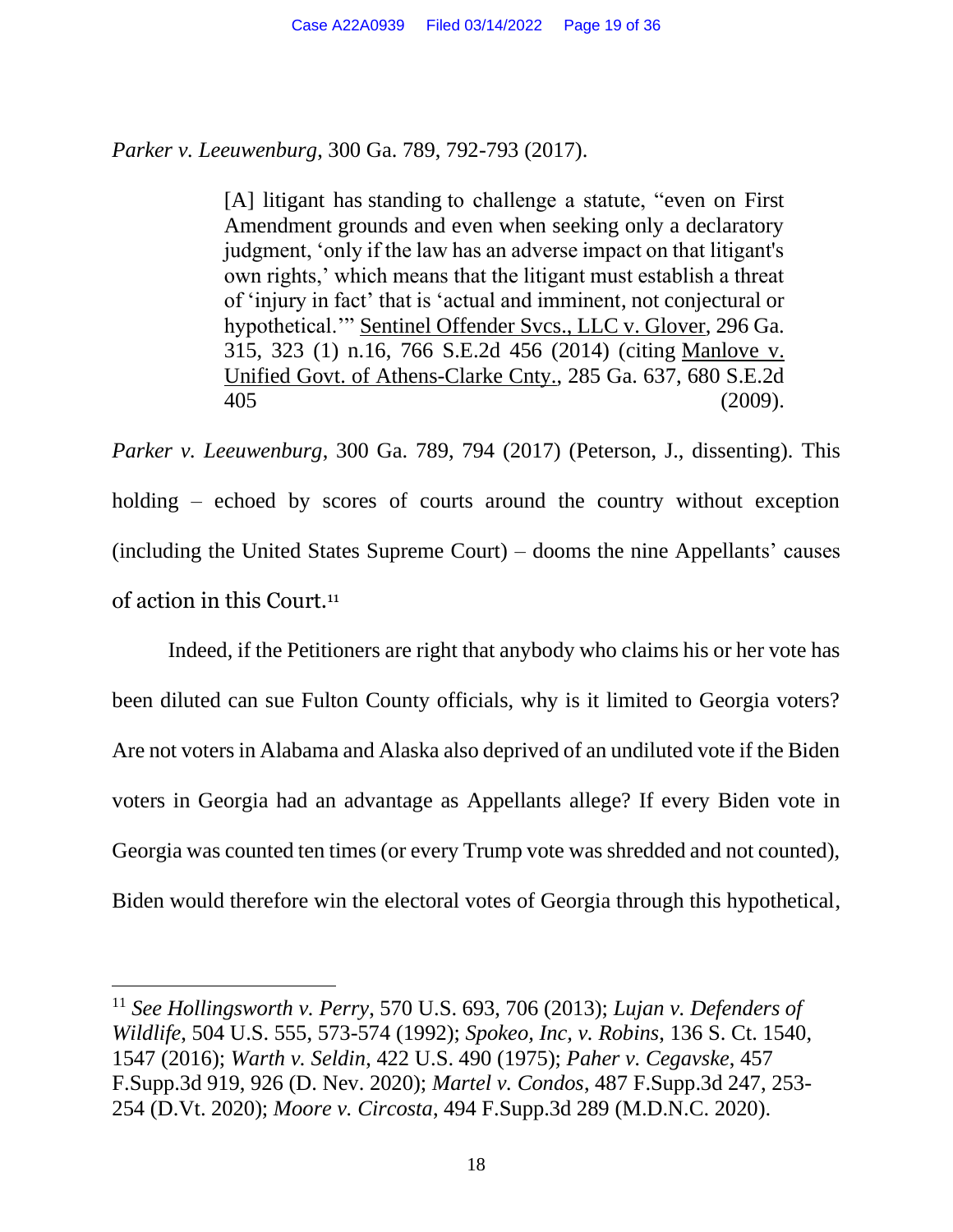imaginary fraud, and this would diminish the value of the legitimate votes in every State in the country. Thus, our Superior Courts would endure an avalanche of claims of improper vote-counting in Fulton County.

If the Appellants are right, every unhappy voter in the State of Georgia can file a lawsuit (just as Ms. Jeffords did, just as Mr. Favorito did, just as two other people have done in a new case recently filed in Fulton County, which is almost identical to the Favorito and Jeffords petitions. <sup>12</sup> Whatever the lower court in this case decides about the 2020 election, the next plaintiff – perhaps a voter in Baker County, or Chatooga County, or Camden County – could then file a similar lawsuit, insist on his or her own right to examine the ballots for a couple weeks and employ a different expert to examine the ballots and insist on a declaratory judgment. Litigation would never end. Over and over, judges in Fulton County would be reviewing past elections at the request of voters from all 159 counties in Georgia.

The failure to establish standing to pursue their claims is not just a function of the nature of the claim (pursuing their complaint about a past election) but is also shown by the prospective relief they demand. A party has standing to pursue a declaratory action where the threat of an injury in fact is "actual and imminent, not conjectural or hypothetical." *Polo Golf and Country Club Homeowners Association,* 

<sup>&</sup>lt;sup>12</sup> *Perdue v. Barron*, et al., 21-CV-357748 (Fulton County Superior Court).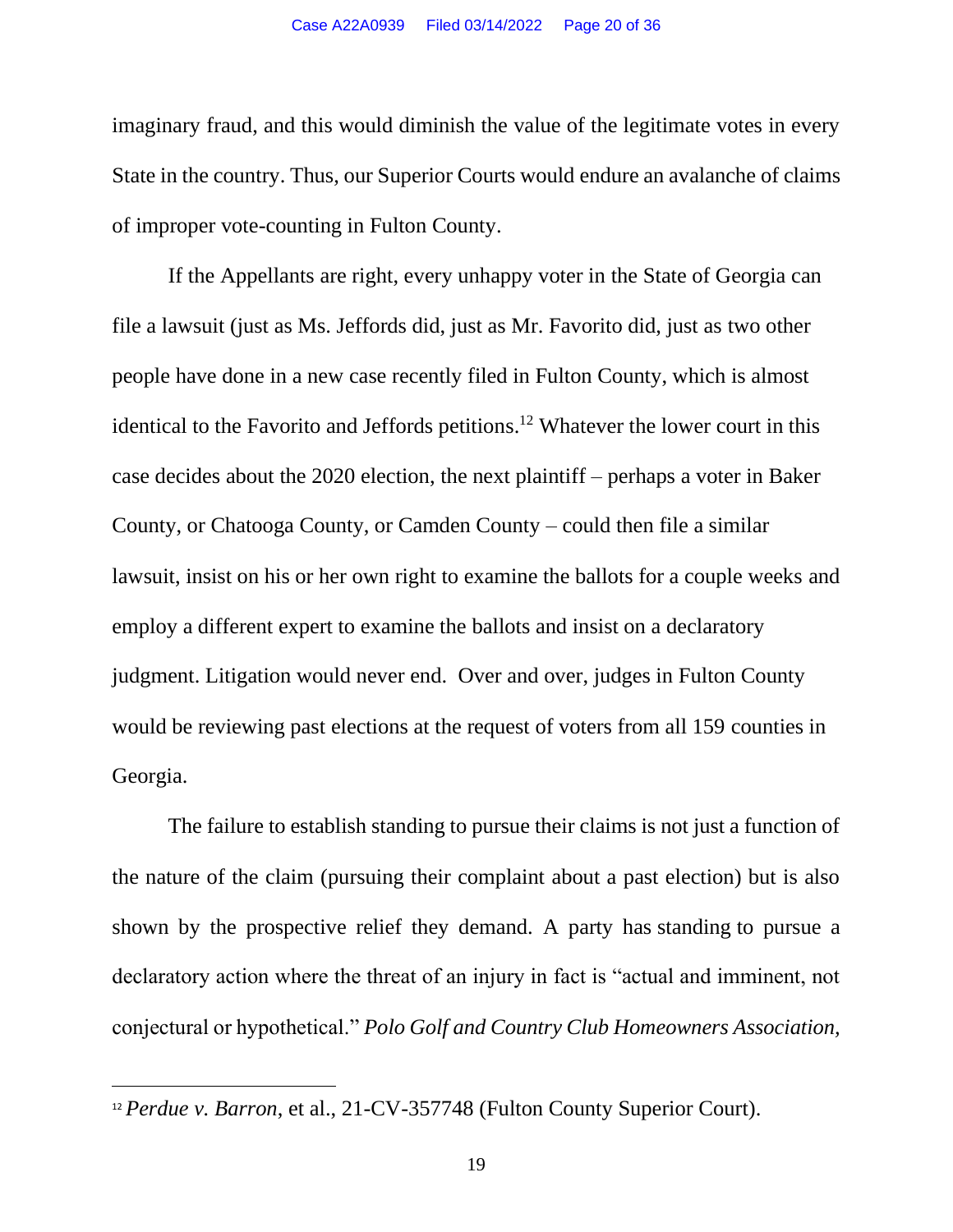*Inc. v. Cunard*, 306 Ga. 788, 791 (2019). The litigant must establish a threat of 'injury in fact' that is 'actual and imminent, not conjectural or hypothetical.'" *Sentinel Offender Svcs., LLC v. Glover*, 296 Ga. 315, 323 (1) n.16 (2014) (citing *Manlove v. Unified Govt. of Athens-Clarke Cnty.*, 285 Ga. 637 (2009).

The Appellants cannot seriously argue that their complaint establishes on its face that the threat of future injury is "actual and imminent." It is the exact opposite: it is nothing more than a fear based on sheer speculation. Unlike cases in which statutes, regulations, voting systems, or redistricting plans are challenged – cases in which the process challenged is undeniably in effect – the event that the Appellants prophesize in this case is no more likely to occur than the proverbial falling sky.

Appellants will likely urge this Court to consider the affidavits that were attached to the original Petition for Declaratory Relief.<sup>13</sup> While affidavits are not generally relevant to a Motion to Dismiss – whether on standing grounds, or some other grounds – if the Court has any interest in reviewing those allegations about what certain poll watchers claimed to have observed, the Court should also review

<sup>&</sup>lt;sup>13</sup> In their brief, Appellants initially state that the lower court "noted the veracity of [Appellants'] claims." (*Jeffords* Appellant's Brief at p. 1). Actually, what the lower court wrote was "However, *regardless of the veracity* of these allegations, the Court finds Petitioners have still failed to allege a particularized injury." (R:2022). The lower court made no finding whatsoever about the accuracy, or truthfulness of any of the affiants' claims.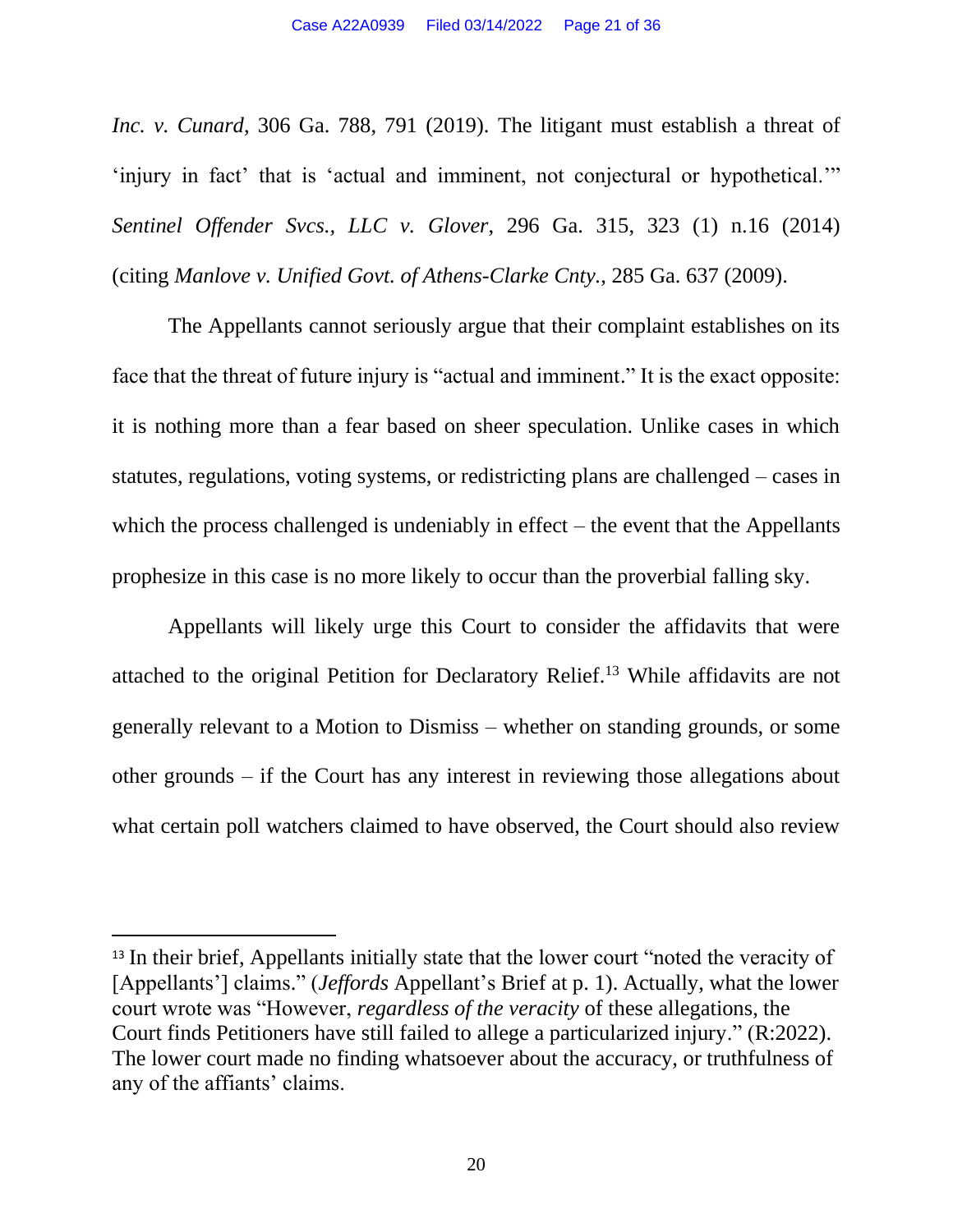the Amicus brief filed by the Georgia Secretary of State's Office, which documents the fact that the affidavits have been proven to be inaccurate if not simply false.<sup>14</sup>

"[I]nvestigators reviewed nearly 24 hours of security footage for the tabulation room recorded between November 3 and 4, 2020, and interviewed all witnesses present at State Farm Arena during the relevant time period. The investigators' review of the video confirms that the alleged "suitcases" of ballots were normal ballot bins, which had been filled by elections workers with absentee ballots that had been opened and sorted but not yet scanned for tabulation …. In sum, investigators concluded that there was no evidence to corroborate the Petitioners' allegations that elections workers at State Farm Arena scanned and counted fraudulent ballots that they had previously hidden under tables in the tabulation center. The U.S. Attorney for the Northern District of Georgia reached the same conclusion based upon the witness statements to the assisting FBI agents and independent review of the available evidence." *Id.* R:1927-1929.

Regarding the affiant who claimed to have seen "pristine ballots" that appeared to be counterfeit, "[T]wo of the Secretary's investigators interviewed Ms. Voyles on January 7, 2021. The witness confirmed the statement in her affidavit that she had seen a batch of "pristine" absentee ballots during the risk-limiting audit, and told investigators that the absentee ballots were from Box 5/Batches 28-36. The witness then added the caveat that she could have been mistaken in her sworn statement and that Batches 28-36 instead could have been in Box 135. Investigators followed up on this lead and confirmed with county elections officials that Box 135/Batches 28- 36 was not a box/batch combination that existed. The witness also told investigators that she reported the suspicious-looking absentee ballots to a Fulton County elections official. Investigators interviewed all elections officials meeting the description provided by the witness, and all of them

<sup>14</sup> The lower court judge requested that the Attorney General's Office file an Amicus Brief on behalf of the Secretary of State reviewing the investigation conducted by law enforcement officials regarding Appellants' allegations. *See* Amicus Brief filed by Secretary of State, October 12, 2021 (R:1923, *et seq*.) Excerpts from the Amicus Brief confirm that the allegations were thoroughly investigated and refuted: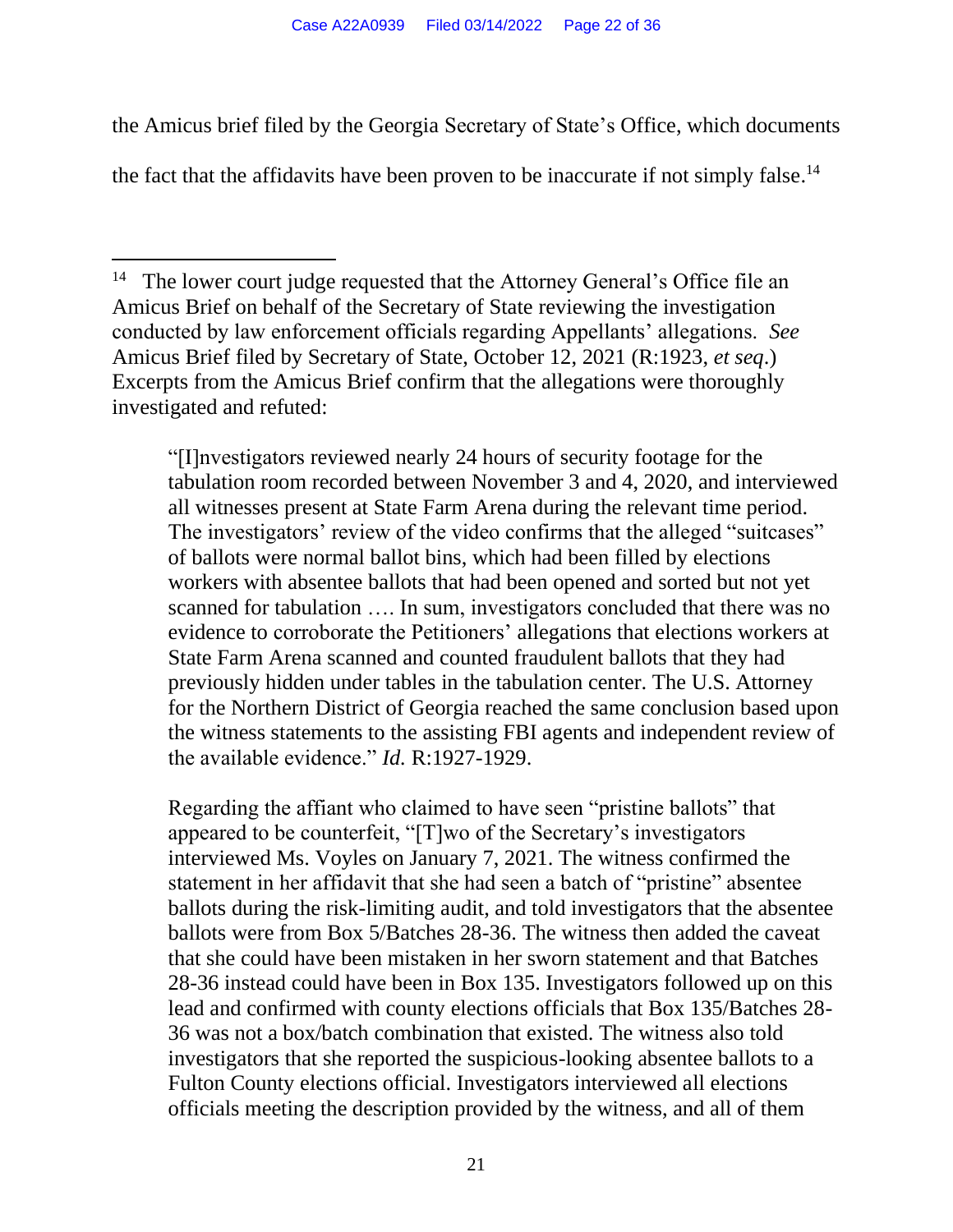There were four million people who voted in the Georgia election in 2020.<sup>15</sup> There are more than ten million people who live in Georgia. The Fulton County population exceeds one million people.<sup>16</sup> The nine original Petitioners not only lack standing, as explained above, they also have no right to highjack the process of challenging an election that has been certified by the county, the state, and the federal government. They have no right to insist on an in-person audit of 150,000+ ballots conducted by privately-retained self-proclaimed experts. They have no right to ask the Superior Court Judge to "fire" county employees (or, for that matter, elected county officials) or to "supervise" local elections.

Unhappy voters in Upson County, Whitfield County, Fannin County, Cobb County, and Hall County (these are the counties in which five of the Appellants in this case reside), or even in Fulton County, have neither constitutional standing, nor the statutory right to file a lawsuit like this one. Individual voters have no constitutional standing, nor the statutory right, to insist on an "audit" of the election results, or demand that *the voter* has the right to hire an expert to conduct a "private" audit. There is no basis to seek an injunction, or a declaratory judgment about the prior election.

denied having spoken to the witness about suspicious looking ballots." *Id.*  R:1930-1931).

<sup>15</sup> https://sos.ga.gov/index.php/elections/georgia\_breaks\_all-time\_voting\_record. <sup>16</sup> https://www.census.gov/quickfacts/fultoncountygeorgia.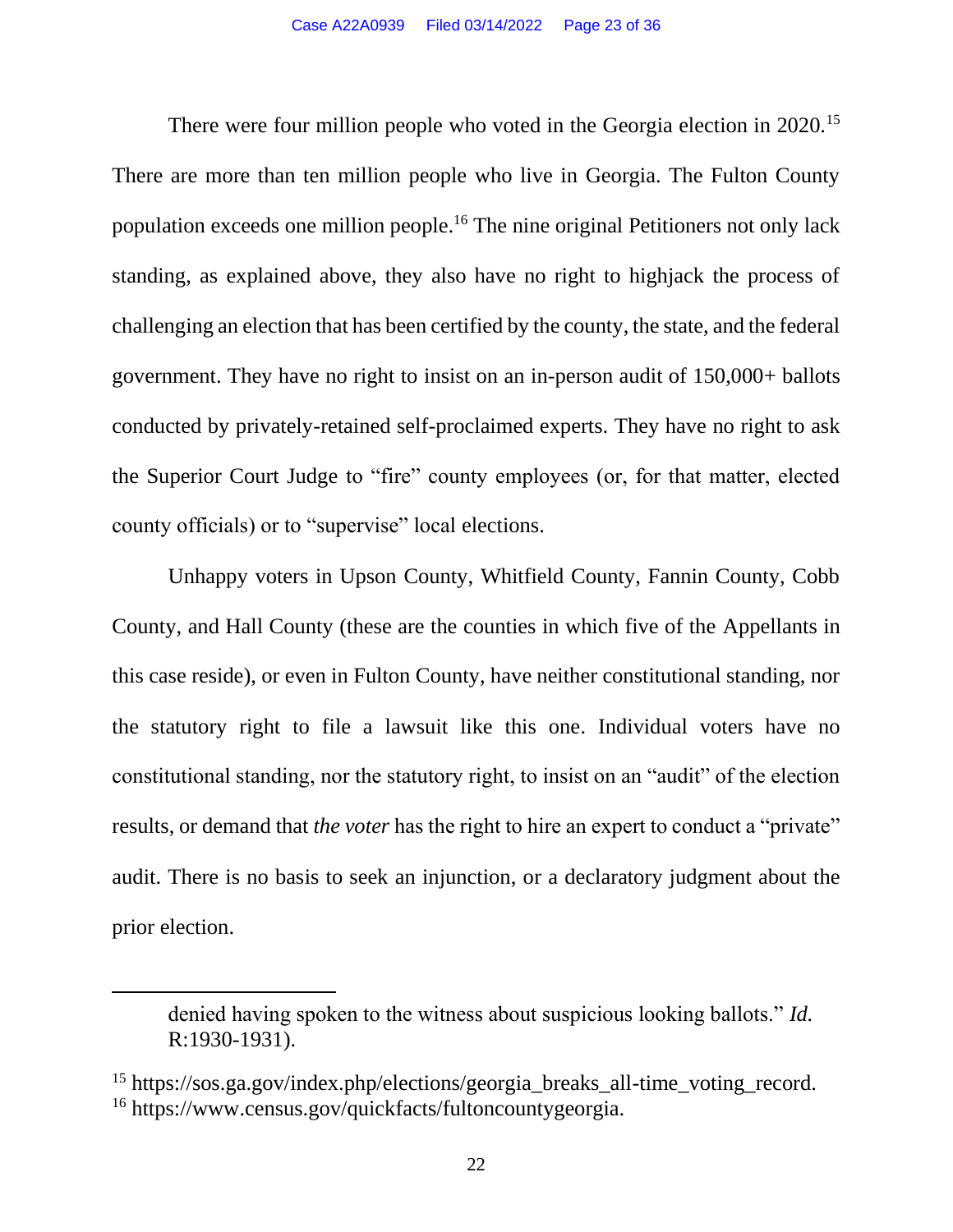The millions of people in Georgia and in Fulton County who have voted, and the Legislature that has prescribed methods of challenging and certifying an election, have not granted to nine individuals the right to commandeer the process.

And, respectfully, this Court should not grant a Superior Court Judge the power to commandeer the process either.

### Appellants Have No Standing to Bring a Declaratory Judgment Action

There is not even an objective basis for the fears the Petitioners express: they simply have announced that they fear their votes in the future will be diluted. A subjective expression of fear of future harm does not support a declaratory judgment action.

The "fear" that some malfeasance that occurred two years ago (Appellees dispute that any such malfeasance occurred) will happen again in the future (even if the Petitioners can prove it happened in the past), does not support a cause of action for Declaratory relief. Declaratory Judgment actions require that there be an *ongoing* dispute, or a persistent controversy that needs to be resolved so that the parties can move forward without uncertainty. There is no basis in this case for the issuance of any Declaratory Judgment. "A party has standing to pursue a declaratory action where the threat of an injury in fact is actual and imminent not conjectural or hypothetical." *Black Voters Matter Fund, Inc. v. Kemp*, S21A1262, slip op. 15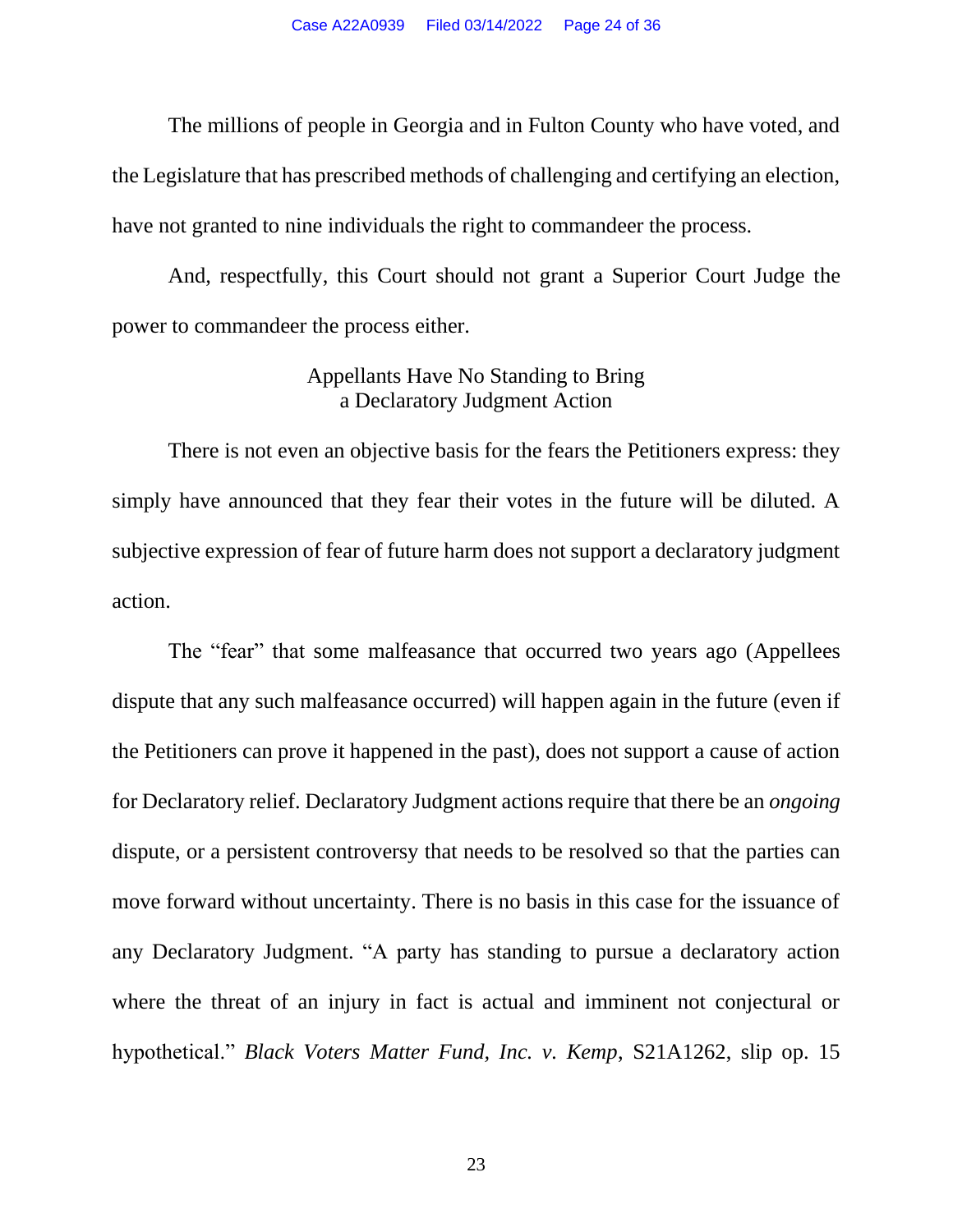(March 8, 2022), *citing Women's Surgical Center, LLC v. Berry*, 302 Ga 349, 351 (2017).

Appellants have no ongoing relationship with any of the Respondents that would justify invoking the procedure for a declaratory judgment action.<sup>17</sup> To pursue a declaratory judgment action, a party must establish that it is necessary to relieve the party of the risk of taking some future action that, without direction, would jeopardize the party's interests. *Acevedo v. Kim*, 284 Ga 629 (2008). This fundamental prerequisite for seeking a Declaratory Judgment has been applied in a case where voters challenged the practices of a county election authority. *Fourth Street Baptist Church of Columbus v. Board of Registrars,* 253 Ga. 368 (1984) (dismissing lawsuit against County Board of Registration seeking declaratory judgment because the plaintiffs failed to prove an actual controversy concerning future conduct or decisions of the Board).

Under Georgia law, a declaratory judgment is not available 'for any and all justiciable controversies.' *…*. Rather, *to have standing to request such relief*, a plaintiff must demonstrate facts or circumstances whereby he is in a position of uncertainty or insecurity because of a dispute and having to take some future action which is properly incident to [his] alleged right, and which future action without direction from the court might reasonably jeopardize his interest.

<sup>&</sup>lt;sup>17</sup> Two of the Appellees, Alex Wan and Vernetta Nuriddin, are no longer on the Board of Registration and Elections.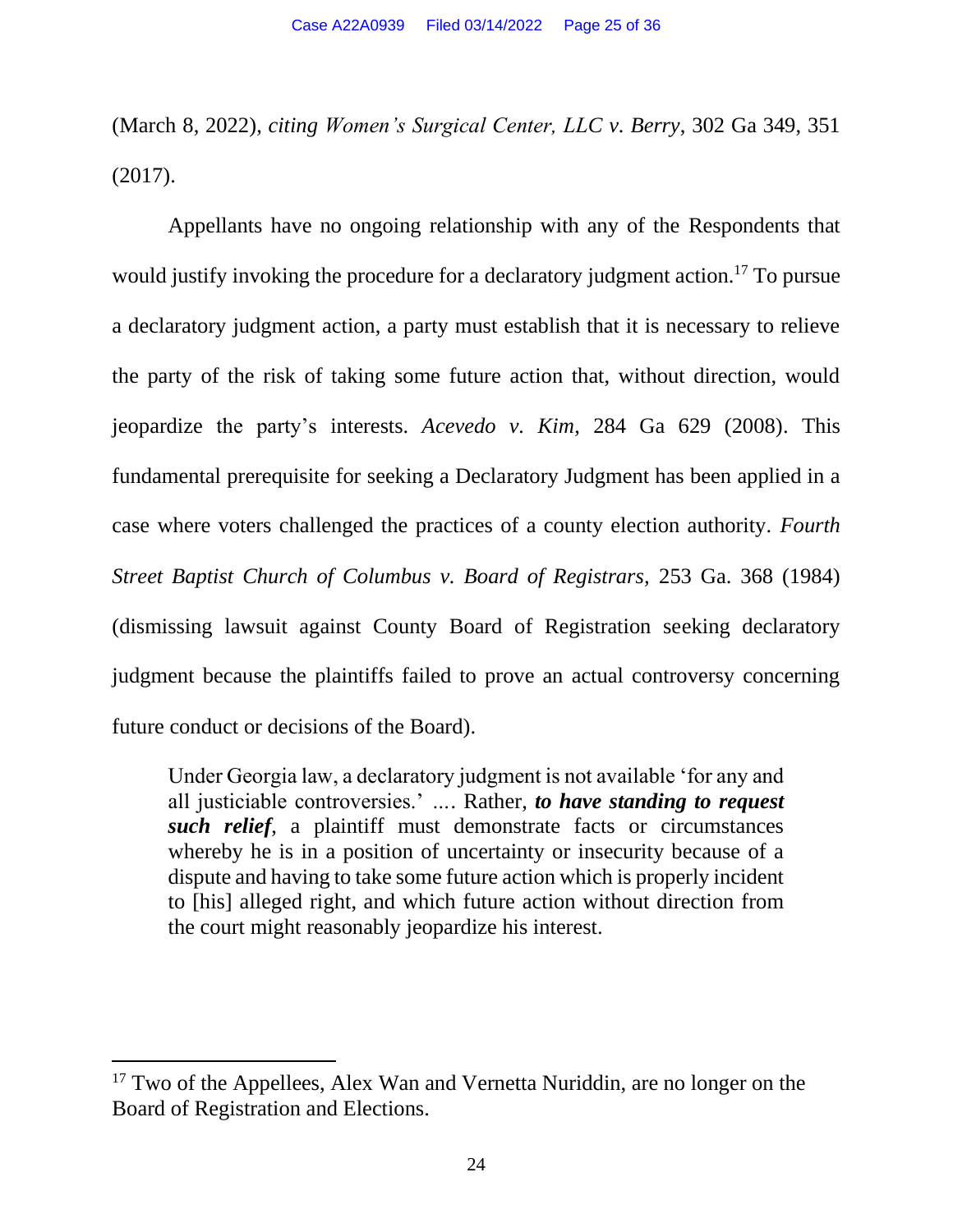*Zitrin v. Georgia Composite State Bd. of Medical Examiners*, 288 Ga. App. 295, 298 (2007). *See also U-Haul Company of Arizona v. Rutland*, 348 Ga. App. 738 (2019) (A "justiciable controversy" under the Declaratory Judgment Act means there are circumstances showing a necessity for a determination of the dispute to guide and protect the plaintiff from uncertainty and insecurity with regard to the propriety of some future act or conduct, which is properly incident to his alleged rights and which if taken without direction might reasonably jeopardize his interest). Appellants are enduring no "uncertainty" about their rights. They have no uncertainty about their obligations or responsibilities. There are no controversial provisions of the law or debatable aspects of their relationship to Fulton County or the individual Respondents they have sued.

For the foregoing reasons, this Court should affirm the decision of the trial court dismissing the claims of the Appellants on the basis that they lack standing to bring these claims.

#### **II.**

## **ACCESS TO THE ORIGINAL BALLOTS FOR EXAMINATION BY THE PETITIONERS' CHOSEN EXPERTS IS NOT AUTHORIZED**

As a fallback position, the Jeffords Appellants urge this Court to order the lower court to permit them – and their chosen experts – to engage in an audit of the original absentee ballots (this audit will require a platoon of 45 individuals, a Special Master, more than two experts, and a group of Georgia Tech students to evaluate the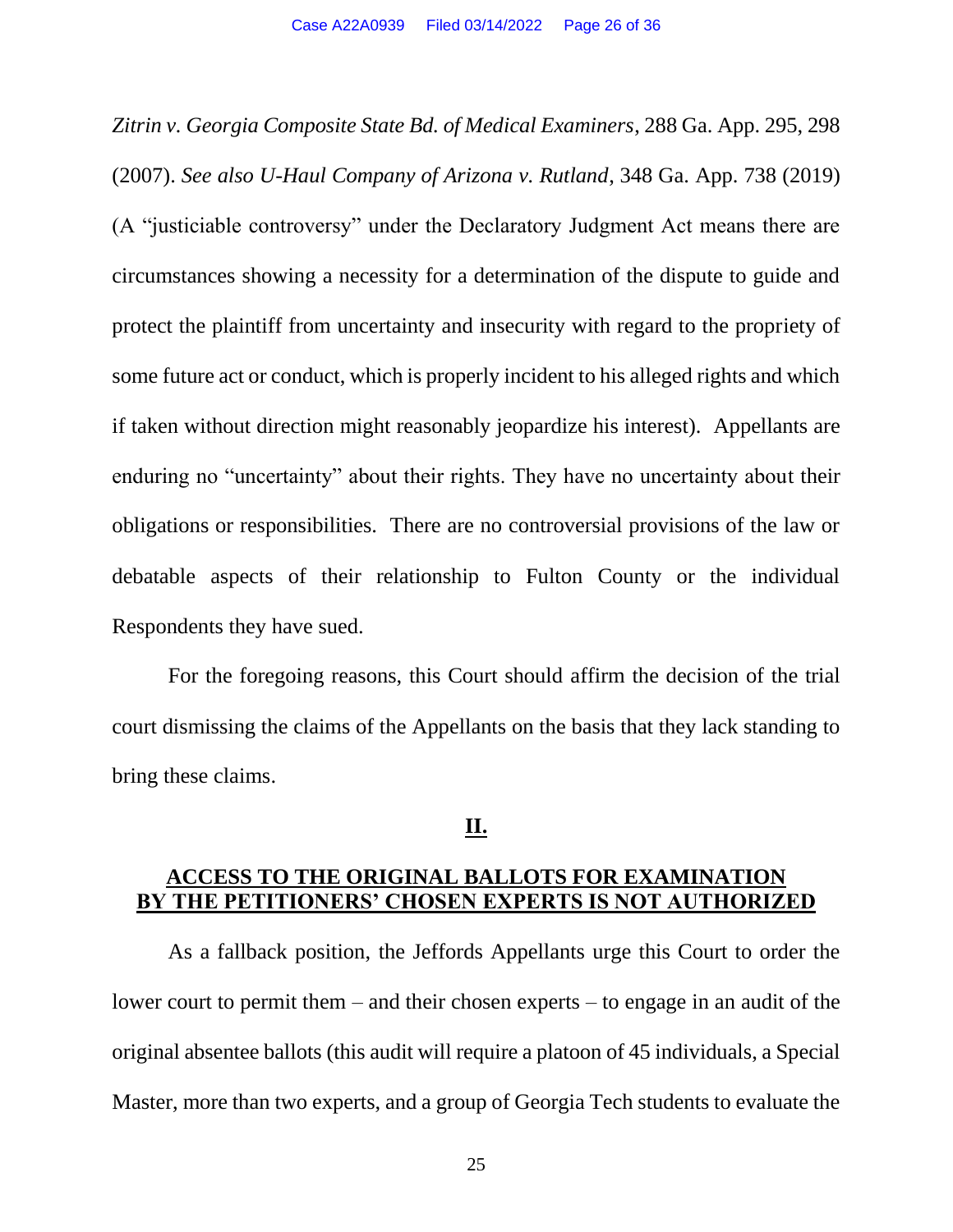paper used in the 150,000 absentee ballots). They specifically have requested that the ballots be unsealed and that their experts be permitted to examine the ballots under an infrared light and ultraviolet lights to determine the authenticity of the ballots.<sup>18</sup> They urge the Court to direct the lower court to permit the audit to go forward, *even if the Appellants lack standing to bring the lawsuit*.

The Legislature has provided that the Open Records Act authorizes disclosure of a scanned copy of the absentee ballots. And that was provided to the Appellants. *See* OCGA § 21-2-51; § 21-2-72; § 50-18-71(k). But they want better scans and they want to have their experts actually examine the originals, not just scanned copies. Not only does the Open Records Act not cover the original ballots, but a separate statute specifically provides that the original ballots are to be sealed, unless ordered released by a Superior Court Judge. There are no expressed considerations in the statute governing when or to whom, or under what conditions, the Superior Court Judge should order the ballots released. OCGA § 21-2-500.

The Superior Court Judge expressly rejected Appellants' request to order the ballots released pursuant to their Open Records Act request.

Mr. Favorito contends that he is entitled to have access to the paper absentee ballots due to Fulton County's violation of the ORA. However, a technical violation of the ORA does not entitle Mr. Favorito to have access to the paper absentee ballots. See *Chua v. Johnson*, 336 Ga. App. 298, 301-303, 784 S.E.2d 449 (2016). **Rather, disclosure is only** 

<sup>&</sup>lt;sup>18</sup> They rejected an offer to examine a sample of the ballots: they insist on the right to examine all of the ballots individually, one-by-one (R:2341).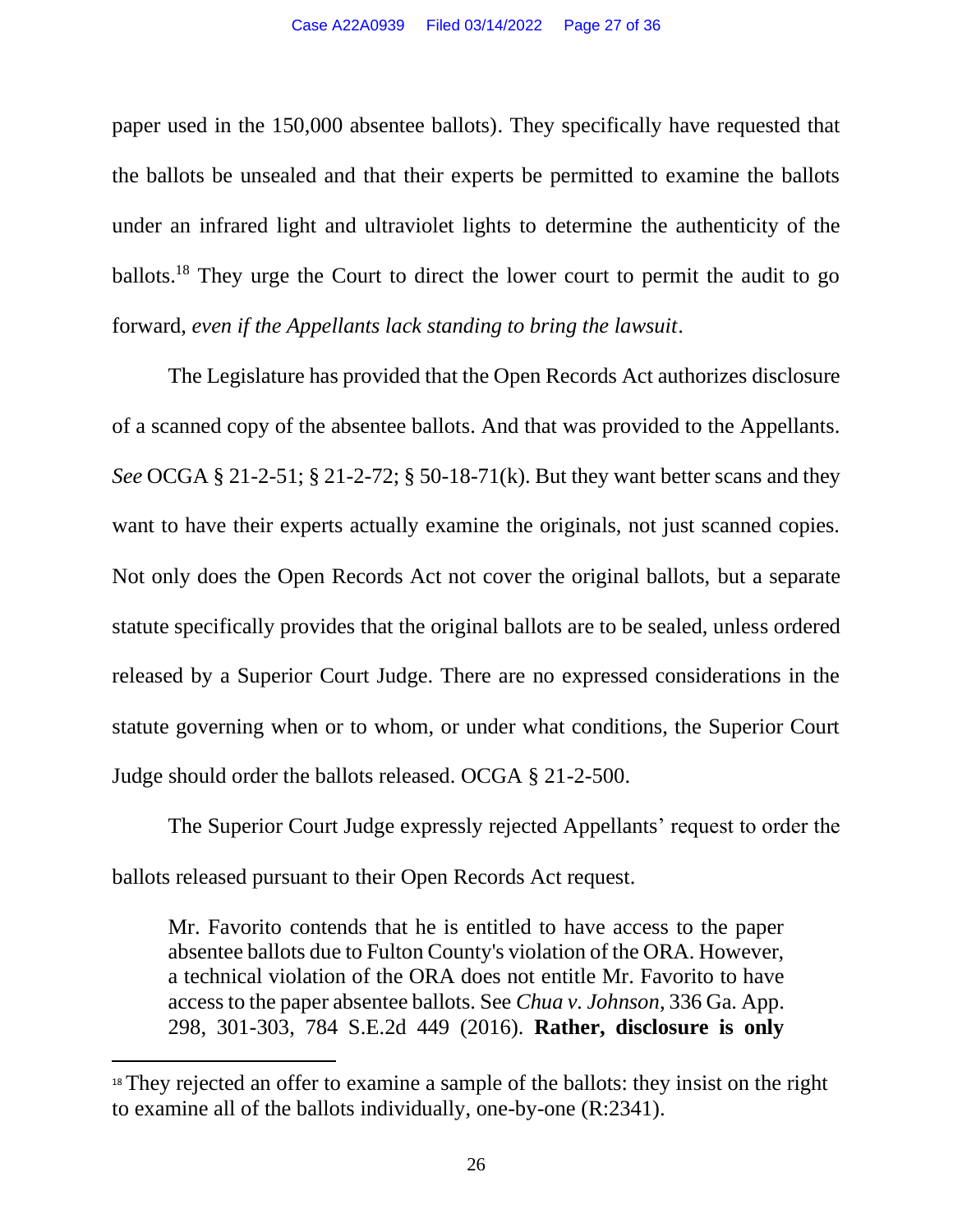## **permitted if the paper absentee ballots are, in fact, public records subject to disclosure, which, as noted above, they are not pursuant to OCGA § 21-2-500 (a).** (R:631, 636).

Appellants offer no support in their appellate brief that Judge Amero's decision about the Open Records Act request was erroneous.

Recognizing that the law did not allow them to simply ask for access to the original ballots and having failed in their effort to invoke the Open Records Act to access the original ballots, Appellants decided to try option #3: they claimed that pursuant to O.C.G.A. § 9-11-34, they would simply demand the ballots as part of the discovery process in the lawsuit that was then pending (seeking declaratory and injunctive relief).<sup>19</sup>

Throughout the course of the litigation in the lower court, Appellants' route to gain access to achieve their hand-picked expert audit was to argue that it was part of the routine discovery process in the lawsuit. This claim was repeatedly asserted by Appellants' counsel in open court and the lower court judge tentatively agreed to

<sup>&</sup>lt;sup>19</sup> O.C.G.A. § 9-11-34 only authorizes a party to seek discovery – including production of documents for inspection – from another party who has access to the documents. None of the five Appellants has access to, or custody of, the original ballots, therefore, by the time the litigation came to a conclusion in October 2021, there was no basis even to request access to the ballots from any of the five members of the BRE who were Respondents in their individual capacity. The ballots are in the sole possession of the Fulton County Superior Court Clerk as required by law, O.C.G.A. § 21-2-500(a). Thus, even this effort by Appellants was destined to failure.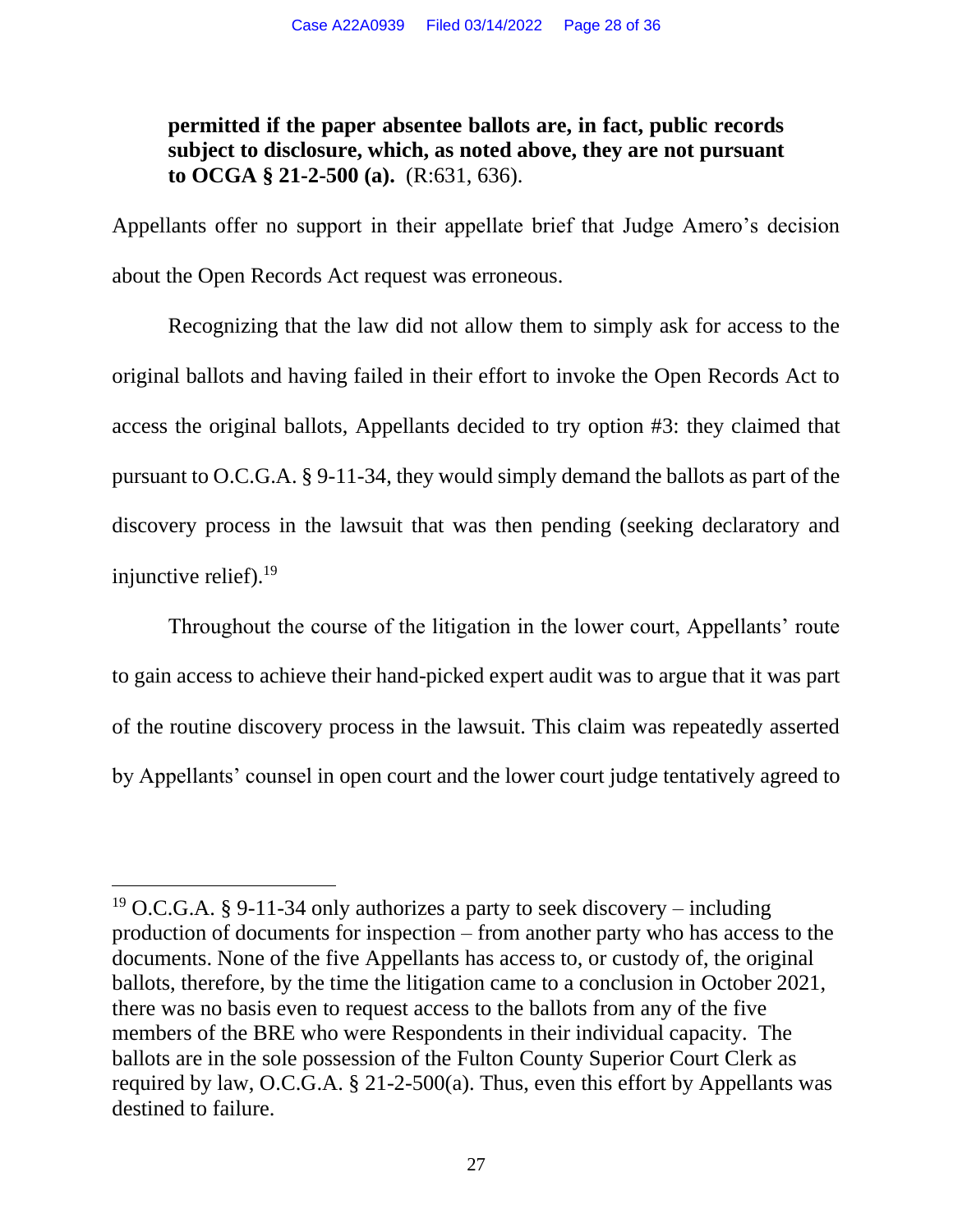provide for a disclosure of the original ballots, in accordance with the rules of discovery:

(R:2176): Counsel describing Exhibit "A" to the Motion to Unseal as a "discovery request;"

(R:2185): Counsel describing the request to examine the ballots as a Rule 34 request; (R:2224): Counsel refers to the request as a §9-11-26 request.

(R:2353-54): COURT: referring to production of original envelopes as "discovery;" (R:2366): COURT: "[T]hen this does take the form of a civil case of where there is some discovery under the declaratory judgment, arguably."

(R:2449): Counsel: So we're asking [to review the ballots] under discovery." (R:2453): Counsel: We're asking to look at the ballots as part of discovery to show that there was a dilution and then again ask the Court to declare that it would continue.

(R:2457): Counsel: But our request for the ballots was actually a discovery request.

Appellants' pleadings similarly relied on the Civil Practice Act discovery vehicles (once the Open Records Act claims were rejected):

 $(R:345)$ : consolidated motion to unseal (Exhibit "A" – referring to OCGA § 9-11-26 as authority for reviewing the original ballots).

(R:616): (¶4) Petitioners' response to Raffensberger amicus regarding access to ballots.

28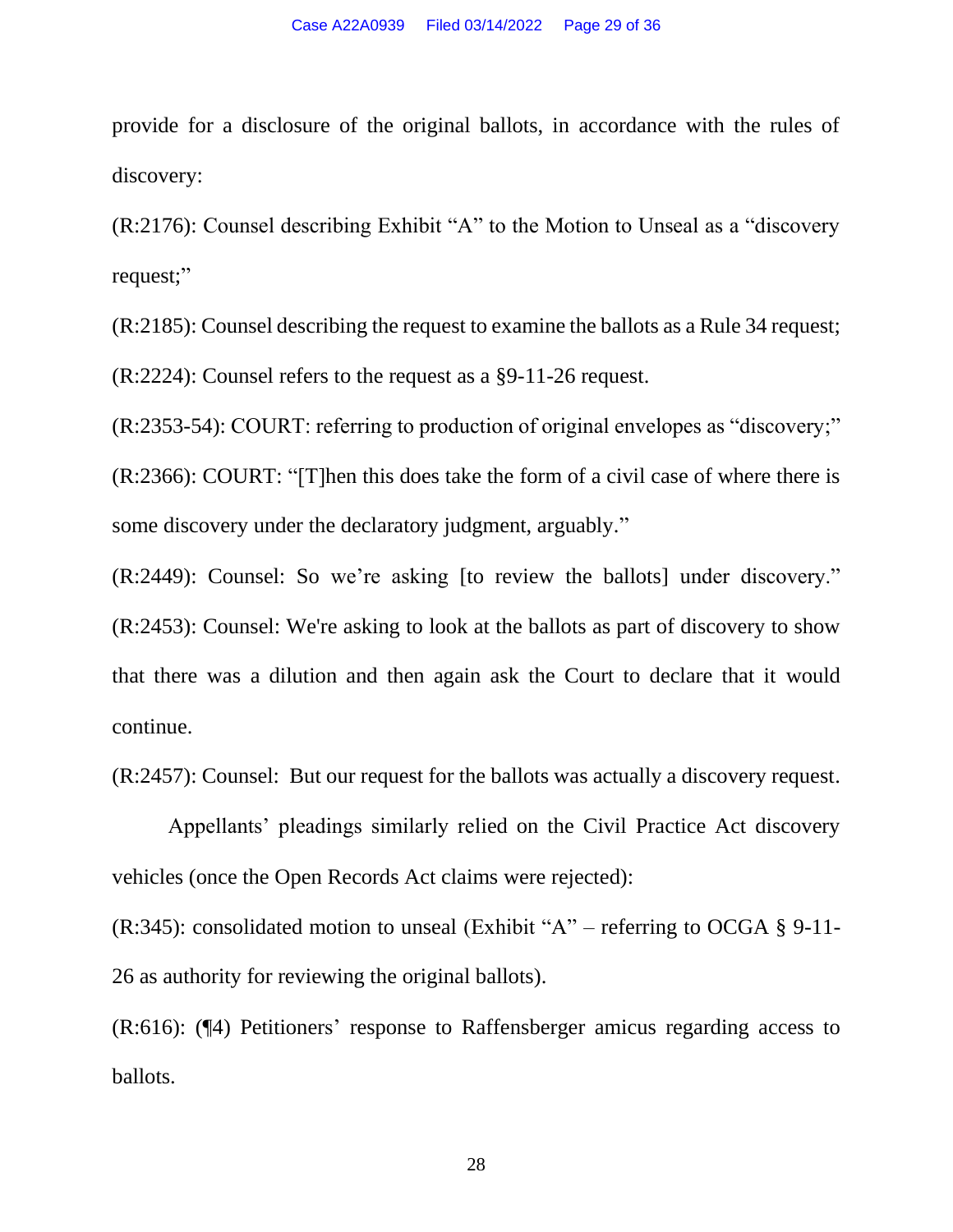(R:357): Petitioners' motion to compel (referring to ballots as documents subject to OCGA § 9-11-34).

In a last ditch effort to secure access to the ballots for their experts, Appellants now claim that even if the Court agrees with the lower court that they lack standing to assert the Due Process and Equal Protection claims (to say nothing of their prayer for relief that elected officials and other officials in Fulton County should be fired; and that the trial judge should assume some kind of supervisory position over future elections) – even if they lack standing to assert any of those claims or to achieve any of their prayers for relief – they should be allowed to continue their pursuit of discovery in a lawsuit brought by Petitioners who lack standing to bring the suit.

That is a somewhat astonishing request and lacks any supporting authority (or logic). Discovery under the Civil Practice Act is not an end in itself; it is a means of gathering information in pursuit of a legitimate claim. If there is not a legitimate claim raised by a party who has standing to assert the claim, there is no pursuit of information that is permitted under the Civil Practice Act.<sup>20</sup>

There is good reason why the lower court did not authorize Appellants to personally examine the original ballots as a free-standing right. If they have that authority, who doesn't? Indeed, there is now a new set of Petitioners – represented

<sup>20</sup> *See* O.C.G.A. §9-11-27 (limited circumstances in which party may take a deposition to preserve testimony prior to filing complaint, or while case is on appeal). *Worley v. Worley*, 161 Ga. App. 44 (1982).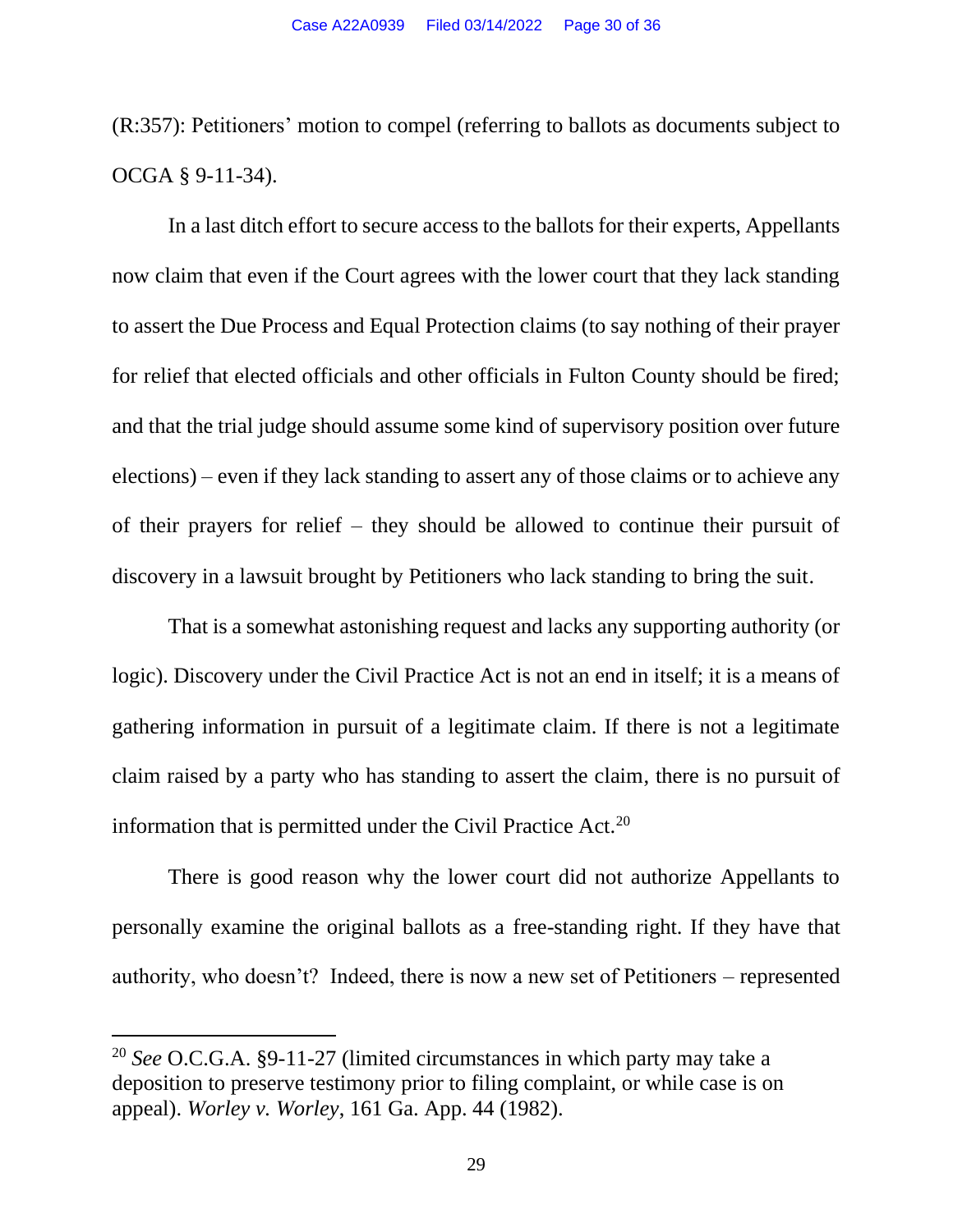by the same attorney who represents Appellants in this case – who also want to personally examine the original November 3, 2020 ballots. They have filed a new lawsuit in Fulton County.<sup>21</sup> They have no claim to entitlement any more than Appellants, yet this exposes the slope we are on: anybody, anywhere in the state, may ask a Superior Court Judge to unseal the ballots so they can be viewed personally by anybody and examined under an ultraviolent light.

There is good reason to require the sealing of ballots and there is good reason to exempt the original ballots from the Open Records Act. If anybody at any time can allege "fraud" and thereby gain access to the original ballots, the Legislature's clear plan to keep the ballots under seal would be frustrated. This Court should reject this path.

#### **CONCLUSION**

For the foregoing reasons, Appellees urge this Court to affirm the judgment of the lower court.

#### RESPECTFULLY SUBMITTED,

GARLAND, SAMUEL & LOEB, P.C.

/s/ *Donald F. Samue* DONALD F. SAMUEL, ESQ. Georgia State Bar No.: 624475

<sup>21</sup> *Perdue v. Barron*, et al., 21-CV-357748 (Fulton County Superior Court).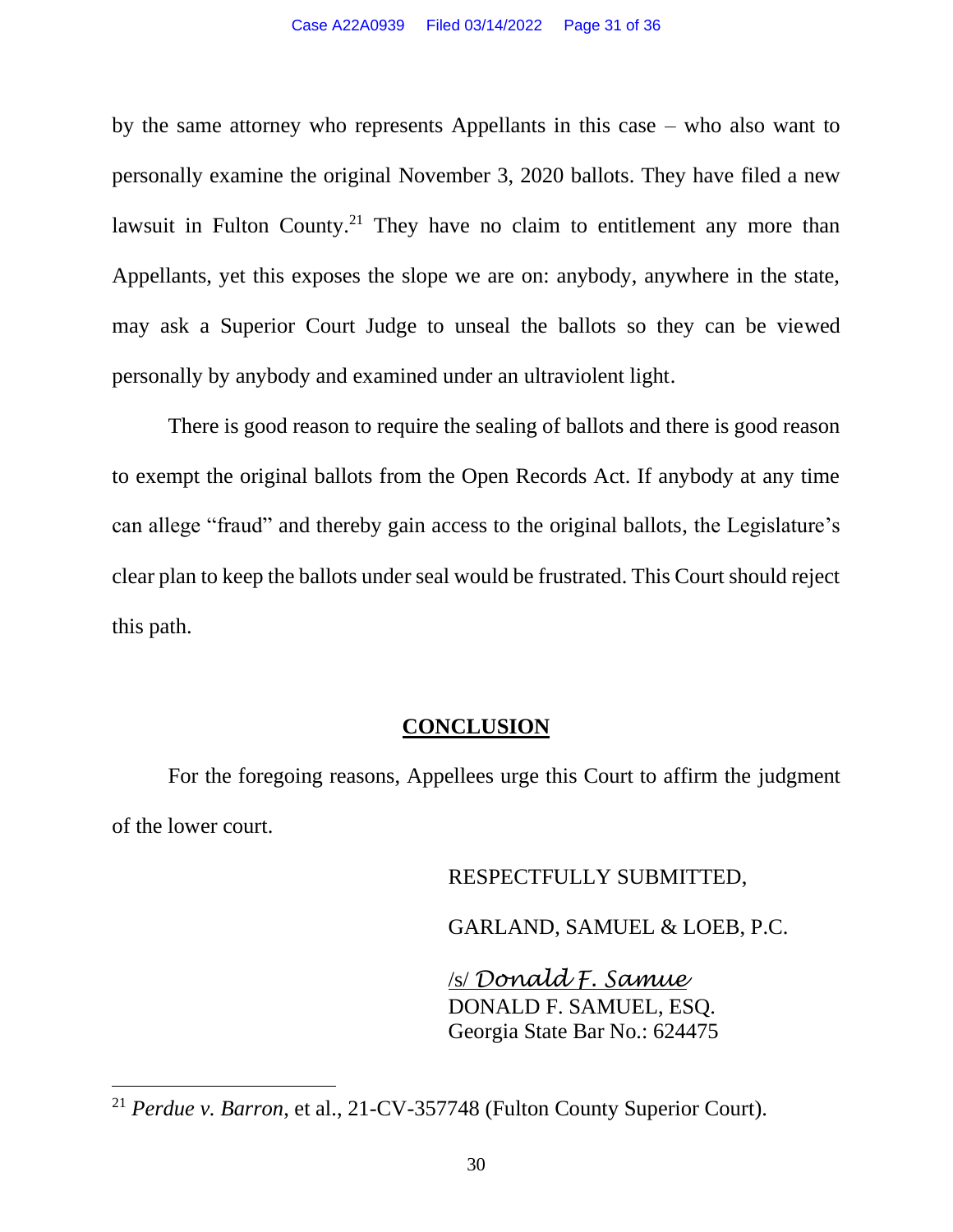/s/ *Amanda Clark Palmer* AMANDA CLARK PALMER Georgia State Bar No.: 130608

Counsel for Appellees Alex Wan, Aaron Johnson, and Vernetta Nuriddin

3151 Maple Drive, N.E. Atlanta, Georgia 30305 Tel.: 404-262-2225 Fax.: 404-365-5041 Email: dfs@gsllaw.com aclark@gsllaw.com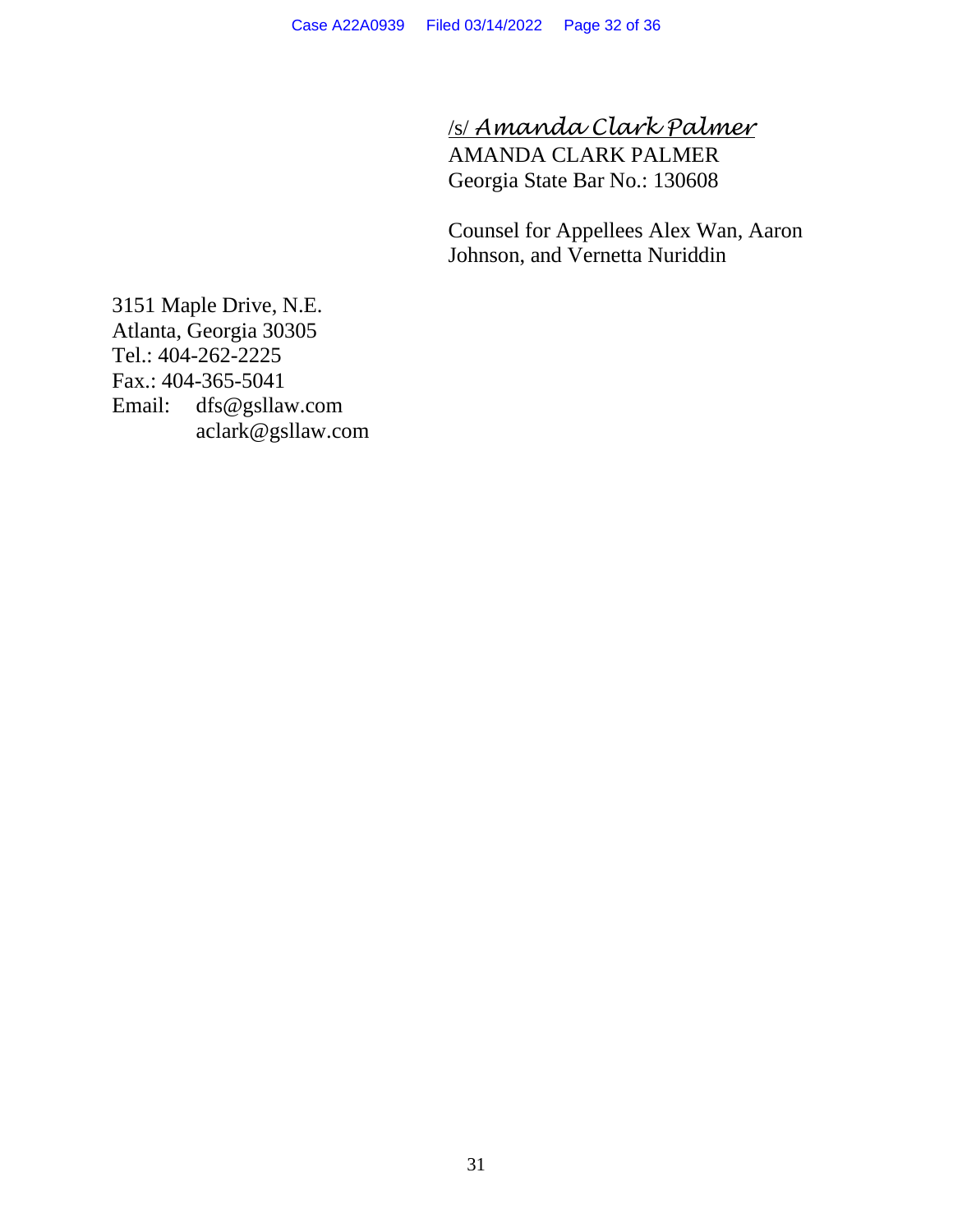## IN THE COURT OF APPEALS STATE OF GEORGIA

| GARLAND FAVORITO, et al., |                       |
|---------------------------|-----------------------|
|                           |                       |
| Appellants,               |                       |
|                           | <b>APPEAL NUMBER:</b> |
| V.                        |                       |
|                           | A22A0939              |
| ALEX WAN, et al.,         |                       |
|                           |                       |
| Appellees.                |                       |

## **CERTIFICATE OF COMPLIANCE**

I hereby certify that this BRIEF OF APPELLEES ALEX WAN, AARON JOHNSON AND VERNETTA NURIDDIN IN SUPPORT OF AFFIRMING THE JUDGMENT OF THE TRIAL COURT is in 14-point Times New Roman type and contains 7,529 words.

This, the 14th day of March, 2022.

RESPECTFULLY SUBMITTED,

GARLAND, SAMUEL & LOEB, P.C.

/s/ *Donald F. Samuel* DONALD F. SAMUEL, ESQ. Georgia State Bar No.: 624475

Counsel for Appellees Alex Wan, Aaron Johnson, and Vernetta Nuriddin

3151 Maple Drive, N.E. Atlanta, Georgia 30305 Tel.: 404-262-2225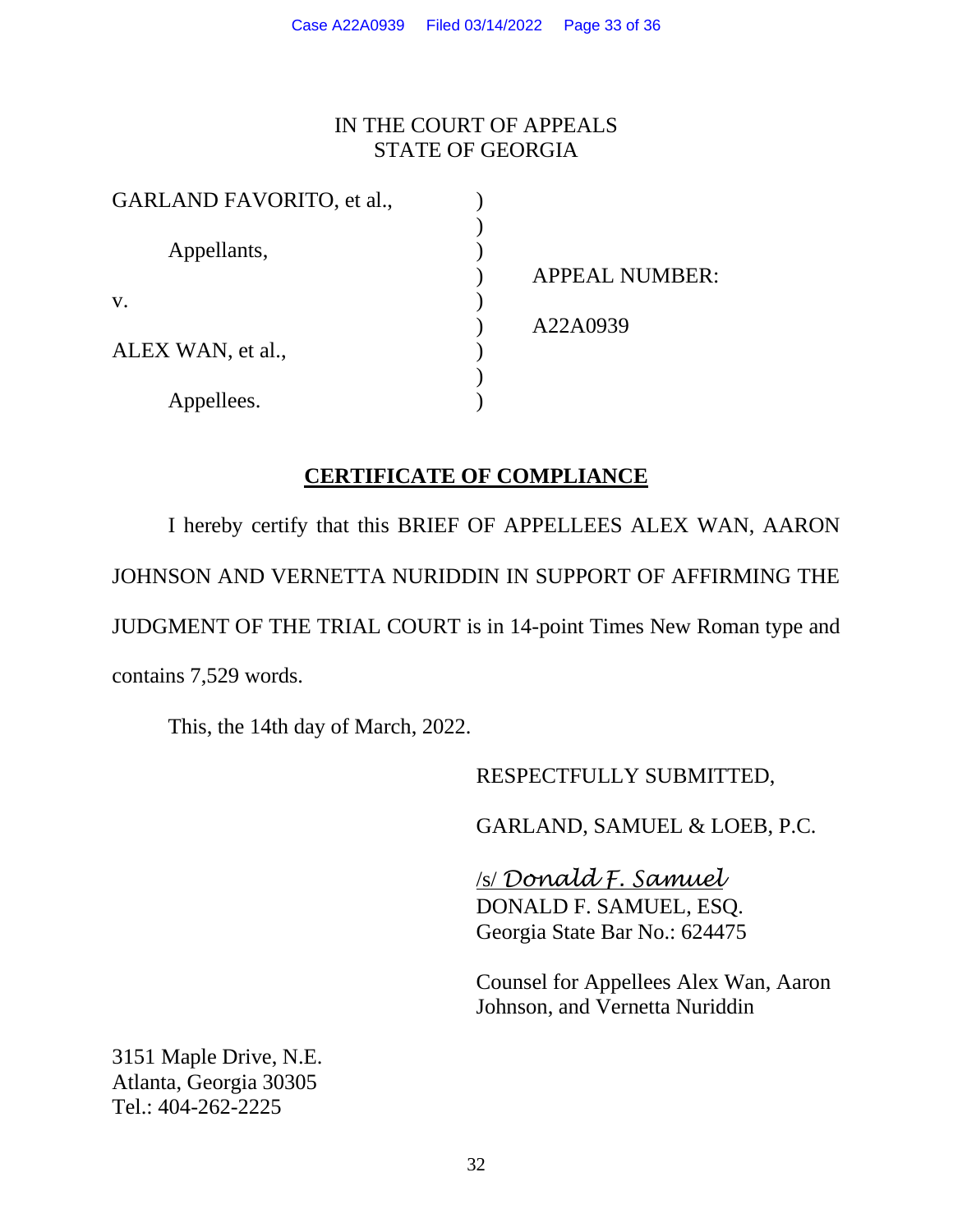Fax.: 404-365-5041 Email: dfs@gsllaw.com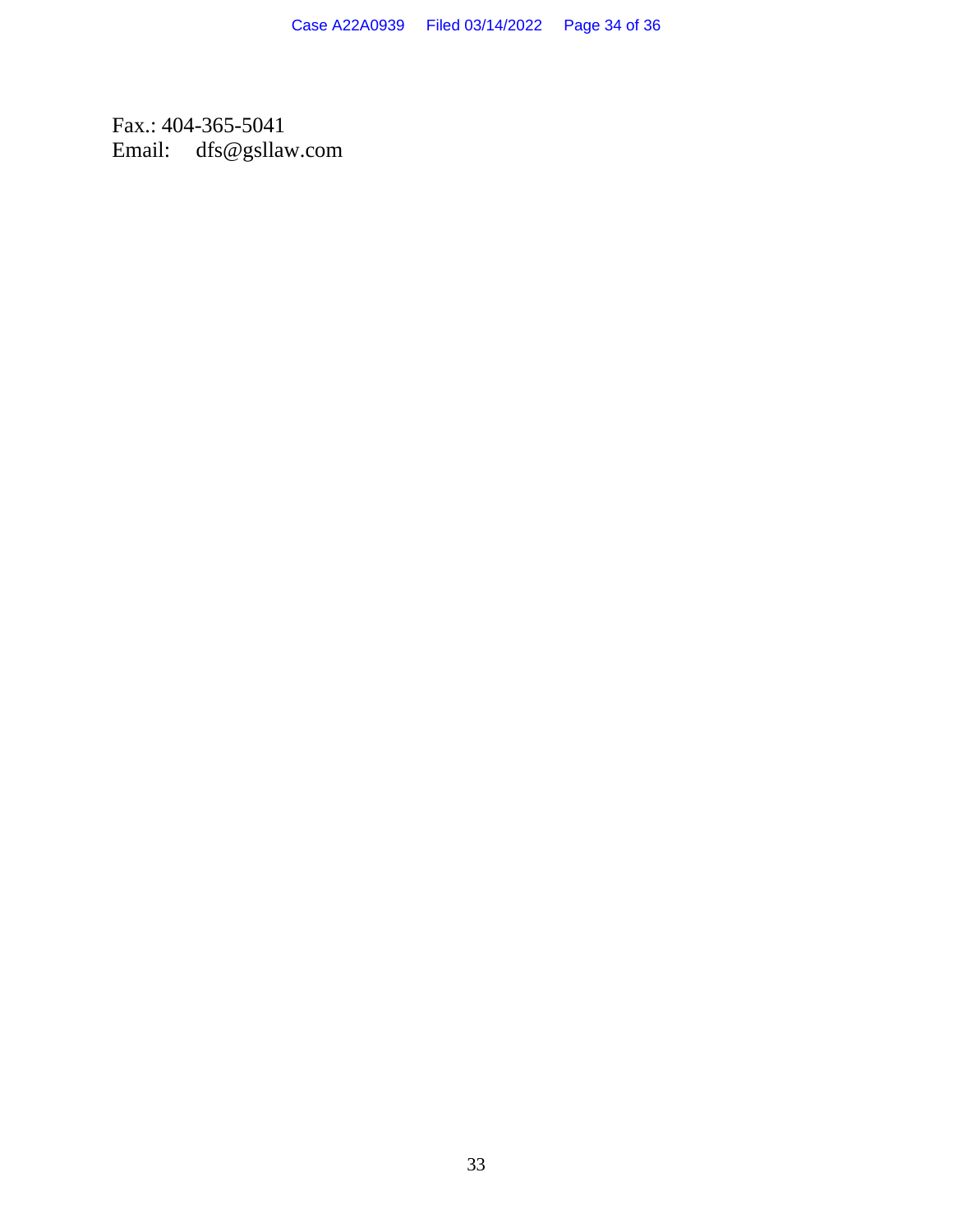# IN THE COURT OF APPEALS STATE OF GEORGIA

| GARLAND FAVORITO, et al., |                       |
|---------------------------|-----------------------|
|                           |                       |
| Appellants,               |                       |
|                           | <b>APPEAL NUMBER:</b> |
| V.                        |                       |
|                           | A22A0939              |
| ALEX WAN, et al.,         |                       |
|                           |                       |
| Appellees.                |                       |

## **CERTIFICATE OF SERVICE**

This is to certify that I have this day served the Parties via their counsels of record, a true and correct copy of the BRIEF OF APPELLEES ALEX WAN, AARON JOHNSON AND VERNETTA NURIDDIN IN SUPPORT OF AFFIRMING THE JUDGMENT OF THE TRIAL COURT via U.S. Mail, to the following addresses:

| David Joyner          | <b>Preston Halliburton</b>           | Todd A. Harding                      |
|-----------------------|--------------------------------------|--------------------------------------|
| 1305 Mall of Georgia  | 2500 Old Milton Parkway,             | Maddox & Harding,                    |
| <b>B</b> lvd          | Suite 200                            | <b>LLC</b>                           |
| Buford, Georgia 30519 | Alpharetta, Georgia 30009            | Attomeys at Law                      |
|                       |                                      | 113 E. Solomon Street                |
|                       |                                      | Griffin. GA 30223                    |
|                       |                                      |                                      |
| 2500 Old Milton       |                                      |                                      |
| Parkway,              | Suite 4038                           | Suite 4038                           |
| Suite 200             | Atlanta, Georgia 30303               | Atlanta, Georgia 30303               |
| Robert D. Cheeley     | David Lowman<br>141 Pryor Street, SW | Kaye Burwell<br>141 Pryor Street, SW |